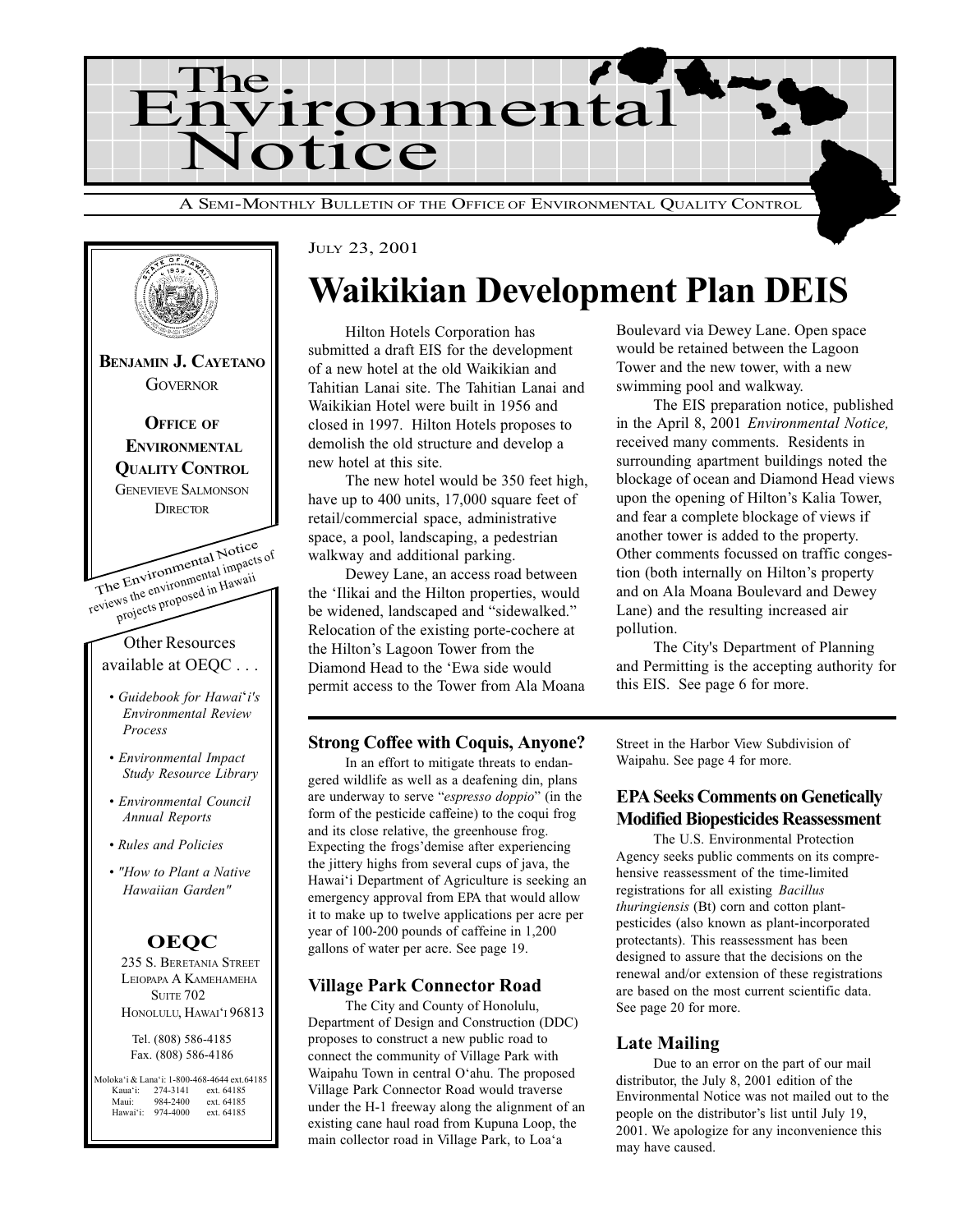# Table of Contents

#### JULY 23, 2001

## **1 O'ahu Notices**

## $\blacktriangleright\rightarrow$  Maui County Notices

Previously Published Projects Pending Public Comments Draft Environmental Assessments ...................................................... 9

## $\blacktriangleright$  Hawai'i Notices

| <b>Previously Published Projects Pending Public Comments</b> |  |
|--------------------------------------------------------------|--|
|                                                              |  |

## 7 Kaua`i Notices

| <b>Acceptance Notice (FEIS)</b> |  |
|---------------------------------|--|
|                                 |  |

## **≰ Shoreline Notices**

## **A** Pollution Control Permits

Department of Health Permits ........................................................... 12

## **Pacific Area News**

| Reconstruction of the Shore Protection for Tern Island, Hawaiian |  |
|------------------------------------------------------------------|--|
|                                                                  |  |

## **At Coastal Zone News**

| (1) Install Temporary Moorings in Kawaihae Harbor, Island of Hawai'i 14 |
|-------------------------------------------------------------------------|
| (2) Hawaiian Islands Shallow Water Tracking Range, Offshore Maui 15     |
| (3) Proposed State Programmatic General Permit for Beach                |
| Nourishment, Restoration and Enhancement in the                         |
|                                                                         |
| (4) Recovery and Removal of Sunken Vessel from Ke'ehi Lagoon,           |
|                                                                         |
|                                                                         |
| Special Management Area (SMA) Minor Permits  16                         |

## **n** Conservation District Notices

| Chalon International Consolidation and Resubdivision of |  |
|---------------------------------------------------------|--|
| Land Parcels                                            |  |

### $\blacktriangleright$  Federal Notices

| Hawai'i Agriculture Seeks Emergency EPA Exemption for Use of         |
|----------------------------------------------------------------------|
|                                                                      |
| EPA Seeks Public Comment on Reassessment of All Genetically          |
|                                                                      |
|                                                                      |
| Humpback Whale National Marine Sanctuary Advisory Council  18        |
| Announcement of a peer review of the DOE's Photovoltaic Program. 19  |
| Foreign Trade Zone Board Approves DBEDT Request for Pacific Allied   |
| Products, Ltd. (Plastic Food/Beverage Containers)  19                |
| Meeting of the Advisory Commission for the National Park of American |
|                                                                      |

#### **Announcement**



OEQC intends to make the information in this bulletin accessible to everyone. Individuals that require this material in a different format (such as large type or braille), should contact our office for assistance.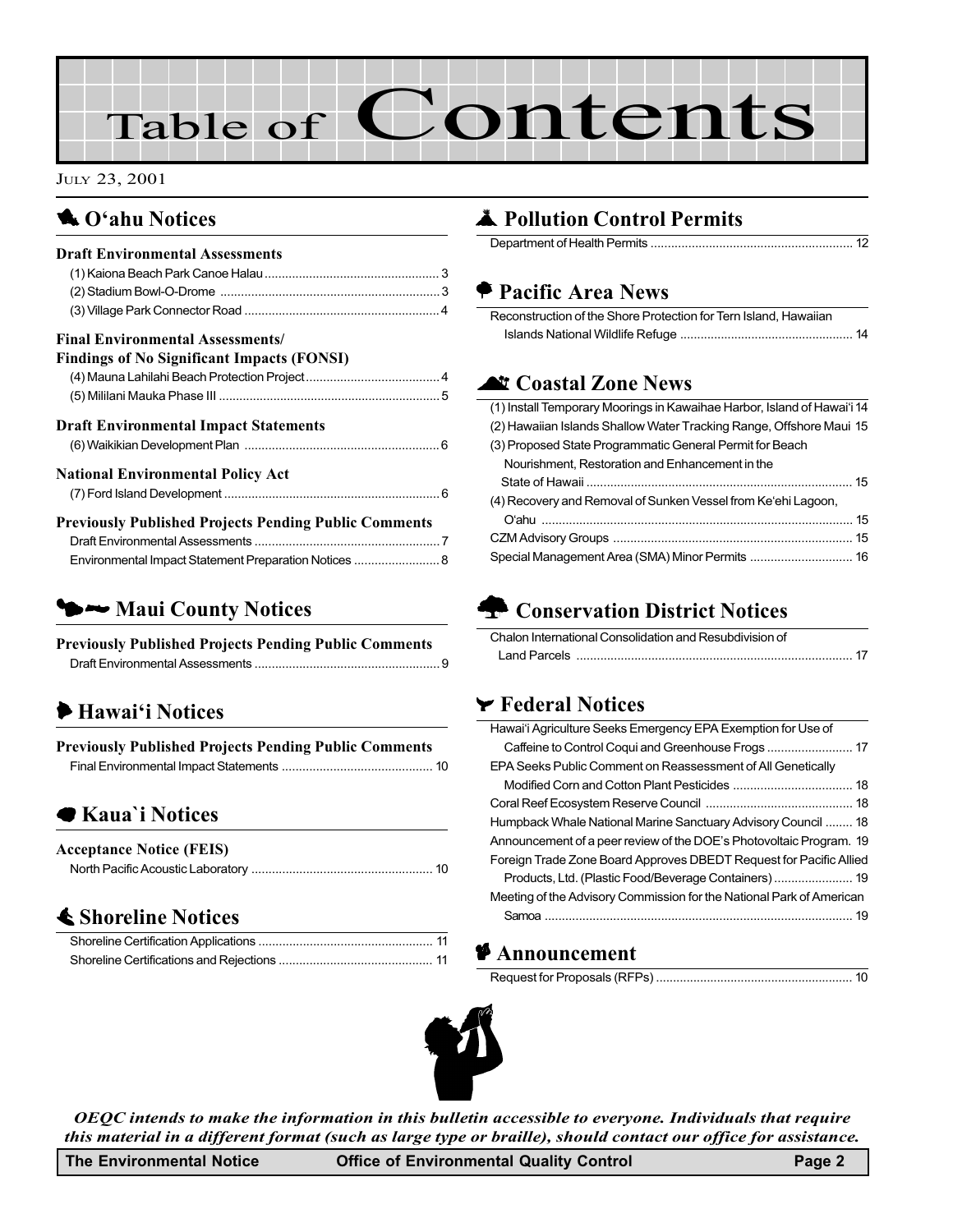## Draft Environmental Assessments

## (1) Kaiona Beach Park Canoe Halau

1

| District:                         | Ko'olaupoko                                 |
|-----------------------------------|---------------------------------------------|
| TMK:                              | 4-1-3: por. $16$                            |
| Applicant:                        | City and County of Honolulu                 |
|                                   | Department of Design and Construction       |
|                                   | 650 S. King Street                          |
|                                   | Honolulu, Hawai'i 96813                     |
|                                   | Contact: Wesley Obata (523-4783)            |
| <b>Approving Agency/Accepting</b> |                                             |
| <b>Authority:</b>                 | City and County of Honolulu                 |
|                                   | Department of Planning and Permitting       |
|                                   | 650 S. King Street                          |
|                                   | Honolulu, Hawai'i 96813                     |
|                                   | Contact: Dana Teramoto (523-4648)           |
| Consultant:                       | $AKTA$ Ltd.                                 |
|                                   | 46-160 Nahiku Street                        |
|                                   | Kane'ohe, Hawai'i 96744                     |
|                                   | Contact: Arthur Kimbal Thompson (236-       |
|                                   | 1373)                                       |
| <b>Public Comment</b>             |                                             |
| Deadline:                         | August 22, 2001                             |
| Status:                           | DEA First Notice pending public comment.    |
|                                   | Address comments to the applicant with      |
|                                   | copies to the approving agency or accepting |
|                                   | authority, the consultant and OEQC.         |
| <b>Permits</b>                    |                                             |
| Required:                         | <b>SMA</b>                                  |
|                                   |                                             |

The City and County of Honolulu Department of Design and Construction proposes to construct a new canoe and equipment storage facility (halau), driveway, concrete walkway, and other minor park amenities at Kaiona Beach Park.

Kaiona Beach Park is comprised of 33.765 acres. It is situated on the makai side of Kalaniana'ole Highway, between Waimanalo Beach Park and Kaupo Beach Park.

The proposed canoe halau will be located approximately 700 feet northeast of the intersection of Kalaniana'ole Highway and Bell Street, on the east (Makapu'u Point) side of the park. The halau would provide a permanent storage facility for canoes, kayaks and related equipment, as well as provide an informal gathering area for paddlers.



O'ahu Notices

The proposed facility will measure approximately 64 feet long by 20 feet wide and will not exceed 25 feet in height. The halau will have storage racks to accommodate the canoes/kayaks, secured storage for equipment, and additional storage in an attic loft.



#### (2) Stadium Bowl-O-Drome

| District:                         | Honolulu                                 |
|-----------------------------------|------------------------------------------|
| TMK:                              | 2-7-08: Parcels 18 and 20                |
| Applicant:                        | Department of Hawaiian Home Lands        |
|                                   | 1099 Alakea Street, Suite 2000           |
|                                   | Honolulu, Hawai'i 96813                  |
|                                   | Contact: Ray Soon (586-3840)             |
| <b>Approving Agency/Accepting</b> |                                          |
| <b>Authority:</b>                 | Same as above.                           |
| Consultant:                       | Gray, Hong, Bills, Nojima & Associates,  |
|                                   | Inc.                                     |
|                                   | 841 Bishop Street, Suite 1100            |
|                                   | Honolulu, Hawai'i 96813                  |
|                                   | Contact: David Bills (521-0306)          |
| <b>Public Comment</b>             |                                          |
| Deadline:                         | August 22, 2001                          |
| Status:                           | DEA First Notice pending public comment. |
|                                   | Address comments to the applicant with   |
|                                   | copies to the consultant and OEQC.       |
| <b>Permits</b>                    | Building, Sewer Connection, Street       |
| Required:                         | Usage, Community Noise, Driveway         |
|                                   | Connection                               |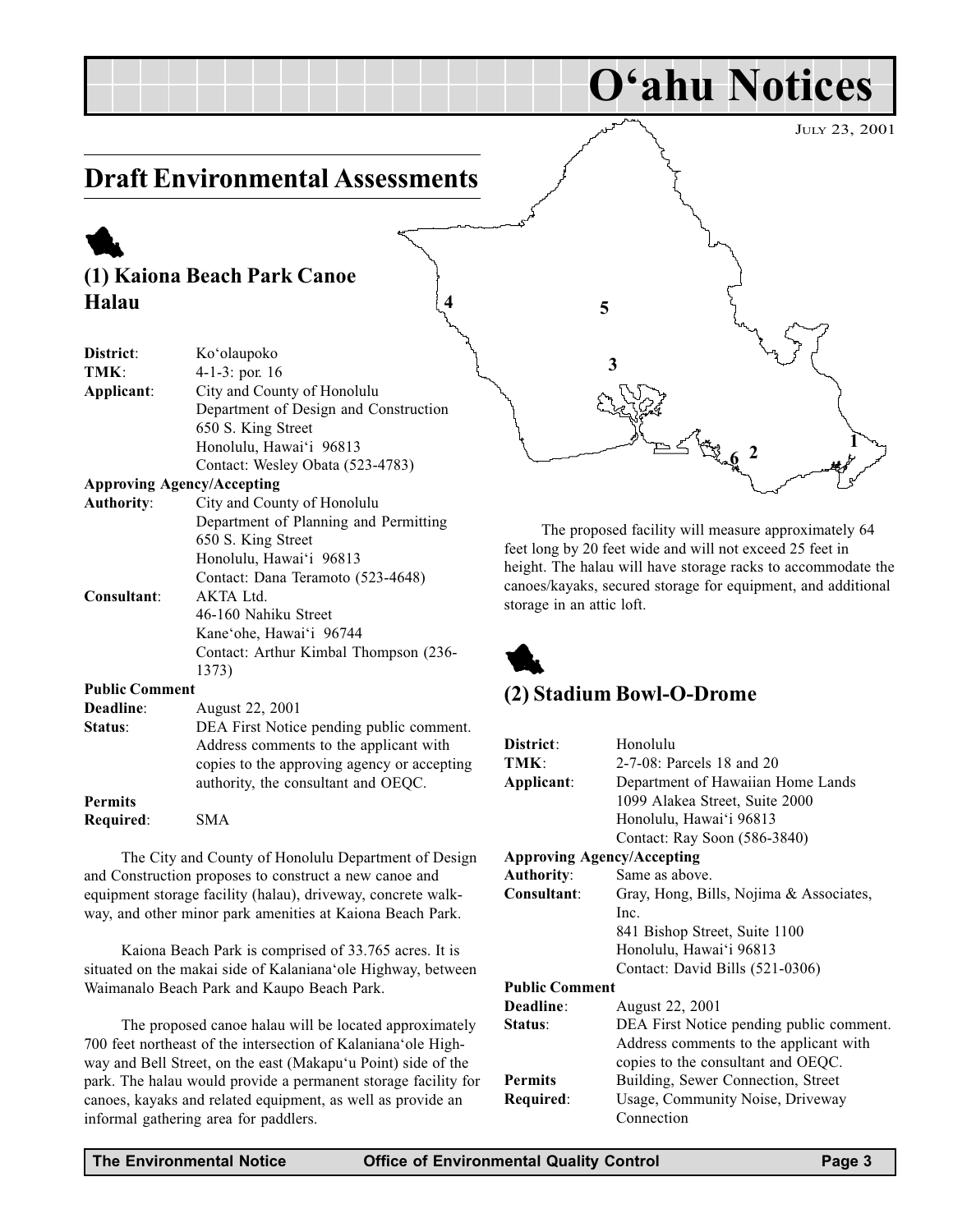## O'ahu Notices

#### JULY 23, 2001

This assessment evaluates the redevelopment of the Stadium Bowl-O-Drome property from its current bowling alley use to various alternative forms of commercial development. The property is located at 820 Isenberg Street in Honolulu, Hawai'i, and is under the jurisdiction of the Department of Hawaiian Home Lands. Three commercial development alternatives are being considered and presented as representative commercial projects that could occur on the site: (1) Office Building Complex at 30% Maximum Density Development; (2) Office/Commercial Complex at 30% Maximum Density Development; and (3) Office/Commercial Complex at Maximum Density Development.

Construction will temporarily inconvenience neighboring residents with equipment noise, dust and possibly some interference with vehicular and pedestrian traffic. However, the contractor will be required to comply with Department of Health regulations relating to noise and air quality and must adhere to and provide Best Management Practices during construction. The long-term impacts stem from increased traffic activity at the site, if the third development alternative is selected. A mitigation measure would call for separate exit lanes for left turns and right turns leaving the site. The first two development alternatives would result in minor traffic impacts, and driveway conditions would be similar to existing conditions.



## (3) Village Park Connector Road

| 'Ewa                                           |
|------------------------------------------------|
| $9-4-55:146$ ; $9-4-02:28$ (por.); $9-4-34:43$ |
| (por.); 9-4-55:61 (por.); 9-4-132:100 (por.)   |
| City and County of Honolulu                    |
| Department of Design and Construction          |
| 650 South King Street, 11th Floor              |
| Honolulu, Hawai'i 96813                        |
| Contact: Harold Sato (527-6244)                |
| <b>Approving Agency/Accepting</b>              |
| Same as above.                                 |
| Engineering Concepts, Inc.                     |
| 1150 South King Street, Suite 700              |
| Honolulu, Hawai'i 96814                        |
| Contact: Kay Muranaka (591-8820)               |
| <b>Public Comment</b>                          |
| August 22, 2001                                |
| DEA First Notice pending public comment.       |
|                                                |

Address comments to the applicant with copies to the consultant and OEQC.

Permits Community Noise; Grubbing, Grading & Required: Stockpiling; Sign; Excavate in Public ROW; Street Usage

The City and County of Honolulu, Department of Design and Construction (DDC) proposes to construct a new public road to connect the community of Village Park with Waipahu Town in central O'ahu. The proposed Village Park Connector Road would traverse under the H-1 freeway along the alignment of an existing cane haul road from Kupuna Loop, the main collector road in Village Park, to Loa'a Street in the Harbor View Subdivision of Waipahu. The road design will include two 10-foot wide travel lanes for automobile traffic and a 12-foot wide multi-use path (consisting of two 4 foot wide bike lanes and a 4-foot wide pedestrian lane).

Most of proposed road alignment is located within privately-owned lands. Land will need to be acquired from the Moanalua Congregational Christian Church of American Samoa, and three residential properties at the intersections of the proposed road with Loa'a Street and Kupuna Loop.

Construction of the proposed road will improve traffic conditions by providing an alternative travel route for automobile, bicycle, and pedestrian traffic between the two communities. Construction-related impacts include increased dust, noise, traffic and soil erosion potential.

The proposed project is scheduled for construction in March 2002, with the actual start date dependent on acquisition of the required permits and approvals. Construction time is estimated to be 12 months. The estimated cost for design and construction of the project is \$3.25 million, to be funded by the City and County of Honolulu through the Community Vision Program.

## Final Environmental Assessments/Findings of No Significant Impacts (FONSI)



## (4) Mauna Lahilahi Beach Protection Project

| District: | Wai'anae       |
|-----------|----------------|
| TMK:      | $8 - 5 - 17:5$ |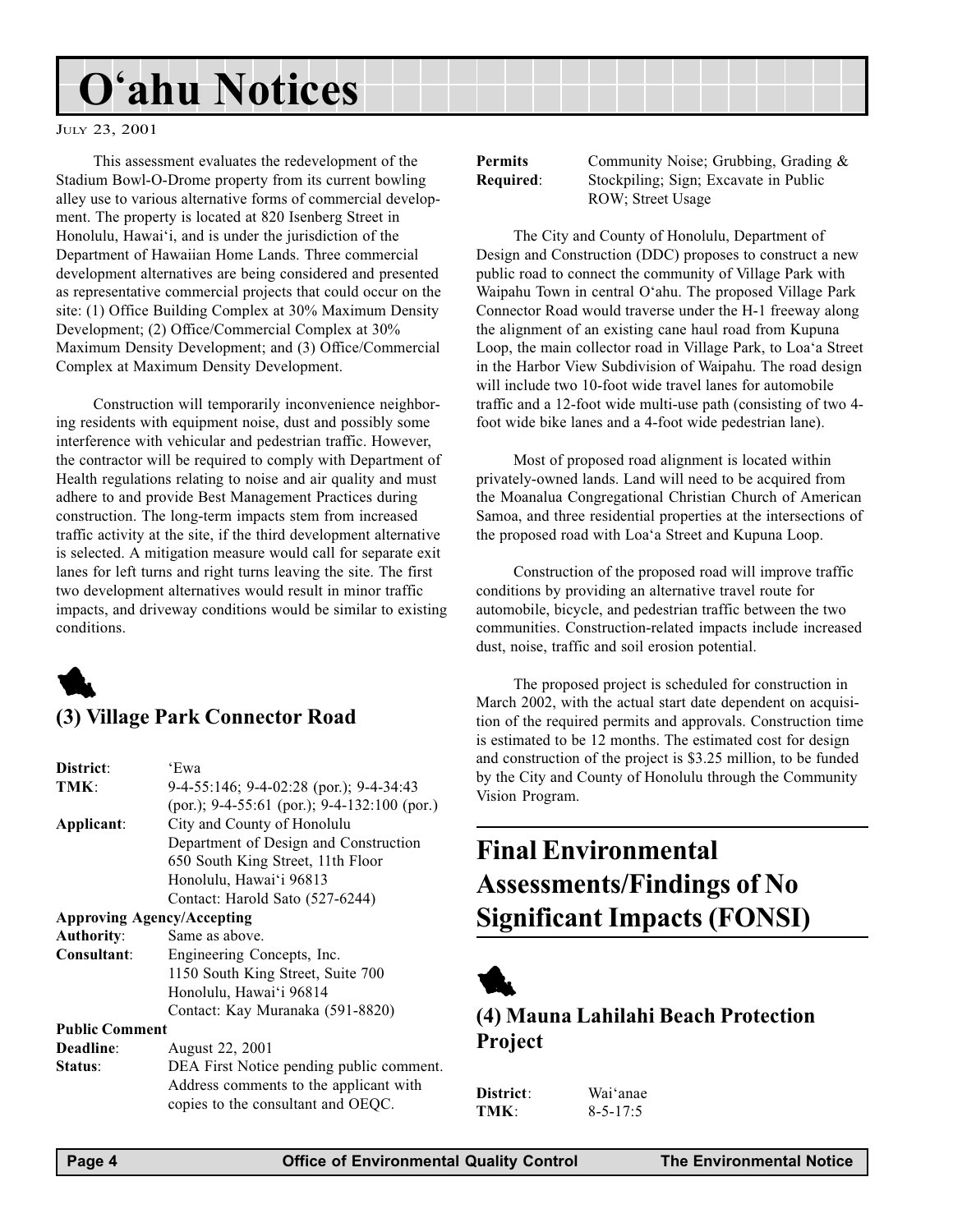

|  | JULY 23, 2001 |
|--|---------------|
|  |               |

| City and County of Honolulu                 |
|---------------------------------------------|
| Department of Design and Construction       |
| 650 South King Street                       |
| Honolulu, Hawai'i 96813                     |
| Contact: Don Griffin (527-6324)             |
| <b>Approving Agency/Accepting</b>           |
| Same as above.                              |
| Oceanit                                     |
| 1001 Bishop Street, Pacific Tower Ste. 2970 |
| Honolulu, Hawai'i 96813                     |
| Contact: Ian Wasnich (531-3017)             |
| FEA/FONSI issued, project may proceed.      |
| COE 404, DOH 401, CDUA, CZM                 |
| Consistency, SMA                            |
|                                             |

A pocket beach located in a small cove at the southeast end of Mauna Lahilahi Beach Park (Wai'anae, O'ahu) has undergone severe coastal erosion. An estimated \$750,000 of City and County of Honolulu park land has already been lost due to shoreline erosion. In addition, hurricanes 'Iwa and Iniki caused nearly \$2 million in damage to the Makaha Surfside apartment complex located mauka of the park. In an effort to develop a long-term erosion control solution, the City and County of Honolulu, Department of Design and Construction (DDC), proposes to construct a shore-connected breakwater to reduce erosive wave energy. DDC also plans to nourish the beach inside the breakwater with 5,000 cubic yards of sand.

Anticipated impacts from the project include short-term water quality degradation, visual changes to the shoreline, and coverage of benthic habitat area. Degradation of water quality will be short-term and will be mitigated through a best management practices plan and water quality monitoring plan. The breakwater will be visible from certain viewpoints along the shoreline. However, beach nourishment and removal of the sandbags will improve the shoreline's overall appearance and accessibility. The Makaha Surfside Apartment buildings block coastal roadway views of the ocean. Since publication of the Draft Environmental Assessment some minor modifications to the design were made to minimize biological impacts. In particular, the breakwater tip was moved shoreward approximately 50 feet to avoid areas of higher coral density.

A monitoring program is currently being developed in conjunction with the permitting agencies to assess project performance and impacts. The program will cover shoreline monitoring, structure monitoring, biological monitoring, archaeological monitoring, and water quality monitoring. Monitoring will take place on a regular schedule for up to 4 years following completion of the project and immediately

after any major storm events. All aspects of the monitoring plan are subject to permitting agency approval.



### (5) Mililani Mauka Phase III

| District:                         | 'Ewa                                   |
|-----------------------------------|----------------------------------------|
| TMK:                              | 9-5-49: portion of parcel 27           |
| Applicant:                        | Castle & Cooke Homes Hawai'i Inc.      |
|                                   | P.O. Box 898900                        |
|                                   | Mililani, Hawai'i 96789-8900           |
|                                   | Contact: Allan Arakawa (548-4811)      |
| <b>Approving Agency/Accepting</b> |                                        |
| <b>Authority:</b>                 | City and County of Honolulu            |
|                                   | Department of Planning and Permitting  |
|                                   | 650 South King Street, 7th Floor       |
|                                   | Honolulu, Hawai'i 96813                |
|                                   | Contact: Eugene Takahashi (527-6022)   |
| Consultant:                       | Kusao & Kurahashi, Inc.                |
|                                   | 2752 Woodlawn Drive, Suite 5-202       |
|                                   | Honolulu, Hawai'i 96822                |
|                                   | Contact: Keith Kurahashi (988-2231)    |
| Status:                           | FEA/FONSI issued, project may proceed. |
| <b>Permits</b>                    | DP Land Use map approval,              |
| Required:                         | grading, building, zoning change       |

The applicant, Castle & Cooke Homes Hawaii, Inc. proposes to redesignate approximately 104.2 acres of land in Mililani Mauka from Public Facilities to Residential and Low Density Apartment. The 104.2 acre Phase III development site was originally part of the Mililani Mauka Phase I development, on a site previously planned for a future university (University of Hawai'i, West O'ahu Campus). Since the original proposal, the applicant has been informed by the University of Hawai'i (UH) that they would develop the UH West O'ahu Campus at Kapolei and therefore, would no longer need the Mililani site.

The proposed change would eliminate the proposed university site and replace it with proposed single family residences and apartments and/or townhouses units that will be compatible with and similar to the existing developments in Mililani Mauka Phase I and II. The proposal by the applicant, would result in approximately 522 single family units and 304 multi-family units, or a net increase of approximately 103 dwelling units approved under a previously accepted EIS for Mililani Mauka Phase I and II.

The Mililani Mauka Phase III project is projected to be developed in 5 phases, with the first phase beginning in 2002 and the last phase ending in 2008.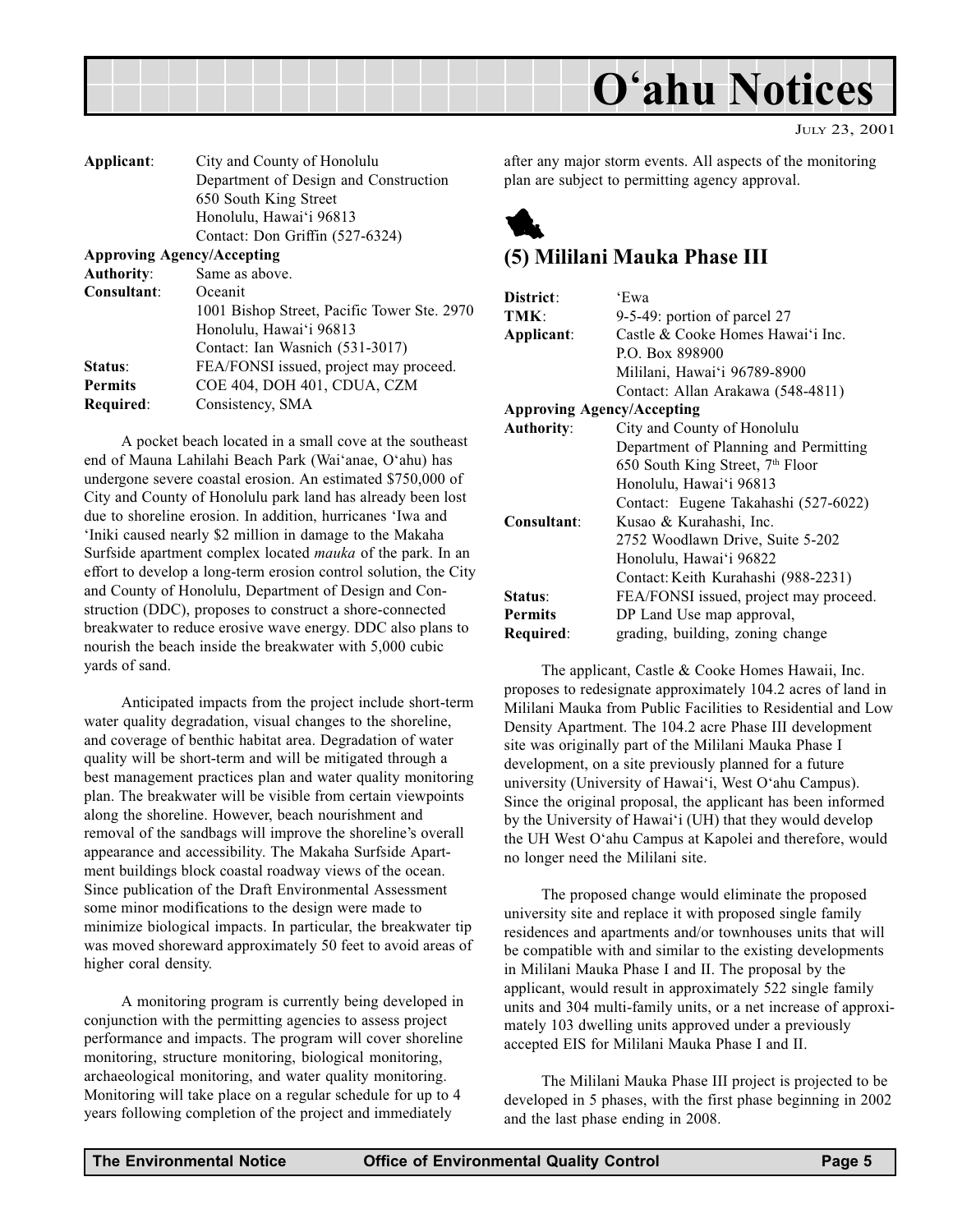## O'ahu Notices

JULY 23, 2001

## Draft Environmental Impact **Statements**

## 1

## (6) Waikikian Development Plan

| District:             | Honolulu                                       |
|-----------------------|------------------------------------------------|
| TMK:                  | 2-6-9: 1-3, 7, 9-13; 2-6-8: 1-3, 5, 7, 12, 19- |
|                       | 21, 23, 24, 27, 31, 34, 37, 38                 |
| Applicant:            | Hilton Hotels Corporation                      |
|                       | 2005 Kalia Road                                |
|                       | Honolulu, Hawai'i 96815                        |
|                       | Contact: Daniel Dinell (942-2345)              |
|                       | <b>Approving Agency/Accepting</b>              |
| <b>Authority:</b>     | City and County of Honolulu                    |
|                       | Department of Planning and Permitting          |
|                       | 650 South King Street                          |
|                       | Honolulu, Hawai'i 96813                        |
|                       | Contact: Randall Fujiki (523-4432)             |
| Consultant:           | Belt Collins Hawaii, Ltd.                      |
|                       | 680 Ala Moana Boulevard, Suite 100             |
|                       | Honolulu Hawai'i 96813                         |
|                       | Contact: Lee Sichter (521-5361)                |
| <b>Public Comment</b> |                                                |
| Deadline:             | September 6, 2001                              |
| Status:               | DEIS First Notice pending public comment.      |
|                       | Address comments to the applicant with         |
|                       | copies to the approving agency or accepting    |
|                       | authority, the consultant and OEQC.            |
| <b>Permits</b>        | SMA, Waikiki Special Design,                   |
| Required:             | PD-R, CUP-1, building                          |

The Hilton Hotels Corporation proposes to construct a new single hotel tower 350 feet in height atop a portion of the new parking structure and a portion of the existing Hilton Hawaiian Village parking structure. It will be located at the former Waikikian Hotel and Tahitian Lanai site. The project will be part of the Hilton Hawaiian Village complex. It will be located between the existing Hilton Hawaiian Village and the Renaissance 'Ilikai Waikiki Hotel. The project site (TMK: 2-6-9: 2, 3 & 10 and portions of 1, 9 & 12) will also include a wedding chapel, restaurants, retail spaces, hotel administrative offices, hotel back-of-house facilities, expanded swimming pool area fronting the Hilton Lagoon Tower, and extensive landscaping.

The former Waikikian Hotel, Tahitian Lanai, and a variety of retail spaces were demolished in 1997. The remaining abandoned 6-story concrete structure and the existing Hilton Lagoon Tower swimming pool will be demolished. The new hotel tower (with up to 350 vacation ownership units) will be sited perpendicular to Dewey Lane near the Ala Moana Boulevard intersection. The existing porte-cochere servicing the Hilton Lagoon Tower located on the east side (Diamond Head) will be relocated to the west side ('Ewa) of the tower, permitting access from Dewey Lane. A restaurant may also be developed toward the seaward end (makai) of the project site.

The proposed parking structure is to accommodate 168 parking stalls with an additional 174 parking stalls to utilize the existing parking surplus capacity of the Hilton Hawaiian Village. The project will necessitate improvements to Dewey Lane (right-of-way partially owned by the State and the Renaissance 'Ilikai Waikiki Hotel) which currently provides vehicular service access to the loading docks of the Renaissance 'Ilikai Waikiki Hotel.

The proposed project will require the approval of a Special Management Area (SMA) Use Permit, a Waikiki Special Design District (WSD) Permit, a Planned Development-Resort (PD-R) approval and a Condition Use Permit (CUP) for Joint Development.

Project construction is anticipated to begin in the third quarter of 2002, following the receipt of all required permits.

## National Environmental Policy Act

## 1 (7) Ford Island Development

| District:  | Primary Urban Center, Central O'ahu, and  |
|------------|-------------------------------------------|
|            | 'Ewa                                      |
| TMK:       | 9-9-001:015, 9-9-003:999, 9-4-002:012, 9- |
|            | 4-005:009, 9-4-003:006, 9-1-001:001, and  |
|            | $9 - 1 - 013:001$                         |
| Applicant: | U.S. Navy                                 |
|            | Commander, Navy Region Hawai'i            |
|            | 517 Russell Avenue                        |
|            | Pearl Harbor, Hawai'i 96860-4884          |
|            | Contact: Stanley Uehara (Code PLN231)     |
|            | $(471-9338)$                              |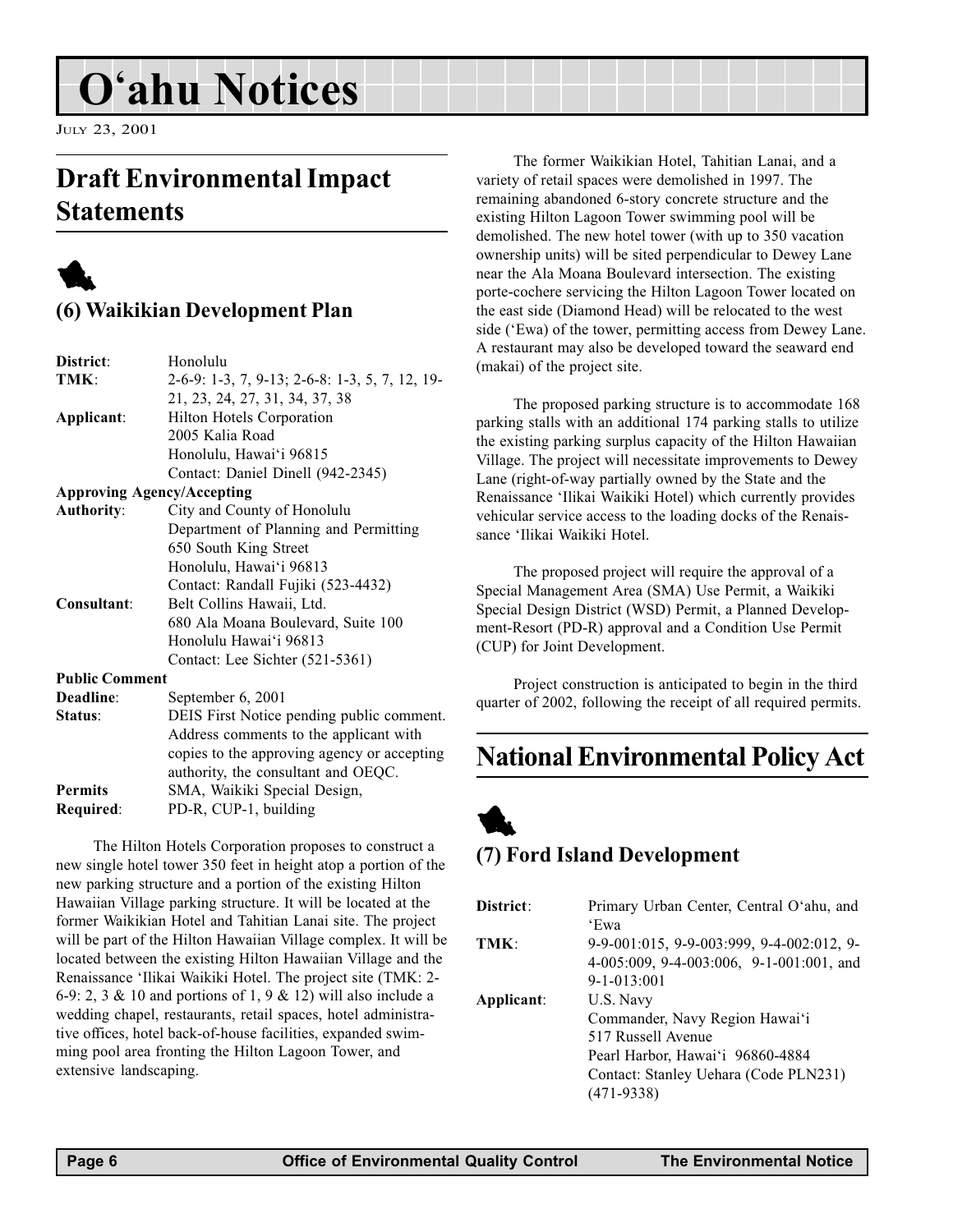

#### Approving Agency/Accepting

Authority: DASN (I&F) via Chief of Naval Operations (N456) 2211 South Clark Place Crystal Plaza #5, Room 680 Arlington, Virginia 22244-5108 Contact: Kim DePaul, CNO N456C (604- 1233) Consultant: Belt Collins Hawai'i 680 Ala Moana Boulevard, Suite 100 Honolulu, Hawai'i 96813-5406 Contact:Ms. Lesley Matsumoto (521-5361) Public Comment

Deadline: August 27, 2001

The Department of the Navy announces the availability of a Draft Programmatic Environmental Impact Statement (PEIS) for Ford Island Development. The proposed action is to consolidate selected operations at Pearl Harbor by locating and relocating certain activities onto Ford Island. Under consideration are new construction and, as appropriate, adaptive reuse of existing structures on Ford Island, for up to 420 new family housing units, up to 250,000 square feet of administrative space, bachelor enlisted quarters for up to 1,000 personnel, and a consolidated training complex, as well as infrastructure improvements. The proposed action would be accomplished through the Ford Island legislation (10 U.S.C. 2814), integrated with the application of other legislative authorities. This legislation permits the Navy to sell or lease underutilized Navy properties on O'ahu and to use the proceeds for construction and facilities maintenance on Ford Island. Included in the proposed action are the lease of up to 75 acres of property on Ford Island and the lease or sale of four other Navy-owned parcels at Barbers Point, Waikele, Iroquois Point/Pu'uloa, and Halawa Landing.

The Draft PEIS considers alternatives that represent varying intensities of development on Ford Island: High Intensity, Medium Intensity, Low Intensity (Navy Development Only), and No Action. Environmental consequences are evaluated at a programmatic level. If other than the No Action Alternative is selected, additional environmental review and, as appropriate, tiered, project-specific environmental documents will be prepared as projects are proposed during the development of Ford Island.

Two public hearings will be held to receive oral and written comments on the Draft PEIS in accordance with the National Environmental Policy Act of 1969, and to request public input as part of the Section 106 process of the National Historic Preservation Act of 1966. The public hearings will be held on Wednesday, August 1, 2001, at 7:00 p.m. in the

Aliamanu Intermediate School Cafeteria, and on Thursday, August 2, 2001, at 7:00 p.m. in the Washington Middle School Cafeteria.

JULY 23, 2001

Written comments should be sent to Pacific Division, Naval Facilities Engineering Command, 258 Makalapa Drive, Suite 100, Pearl Harbor, Hawai'i 96860-3134 (Attn: Mr. Stanley Uehara, PLN231), and postmarked by August 27, 2001. Inquires should be made by phone at (808) 471-9338, by facsimile transmission at (808) 474-5909, or by e-mail at UeharaSY@efdpac.navfac.navy.mil.

## Previously Published Projects Pending Public Comments

#### Draft Environmental Assessments

#### **4. Coconut Island Long Range Development** Plan

| Applicant:                        | University of Hawai'i                   |
|-----------------------------------|-----------------------------------------|
|                                   | Hawai'i Institute for Marine Biology    |
|                                   | P.O. Box 1346                           |
|                                   | Kane'ohe, Hawai'i 96744                 |
|                                   | Contact: Dr. Paul Nachtigall (956-7935) |
| <b>Approving Agency/Accepting</b> |                                         |
| <b>Authority:</b>                 | University of Hawai'i                   |
|                                   | Office of the Senior Vice President for |
|                                   | Administration                          |
|                                   | 2444 Dole Street, Bachman 112           |
|                                   | Honolulu, Hawai'i 96822                 |
|                                   | Contact: Eugene Imai (956-7935)         |
| <b>Public Comment</b>             |                                         |
| Deadline:                         | August 7, 2001                          |

#### **1.** Kalaniana'ole Highway 36-Inch Water Main Applicant: City and County of Honolulu Board of Water Supply 630 South Beretania Street Honolulu, Hawai'i 96843 Contact: Gregory Lee (527-5202) Approving Agency/Accepting Authority: City and County of Honolulu Board of Water Supply 630 South Beretania Street Honolulu, Hawai'i 96843

Contact: Clifford Jamile (527-6180)

#### Public Comment

| <b>Deadline:</b> | August 7, 2001 |  |
|------------------|----------------|--|
|------------------|----------------|--|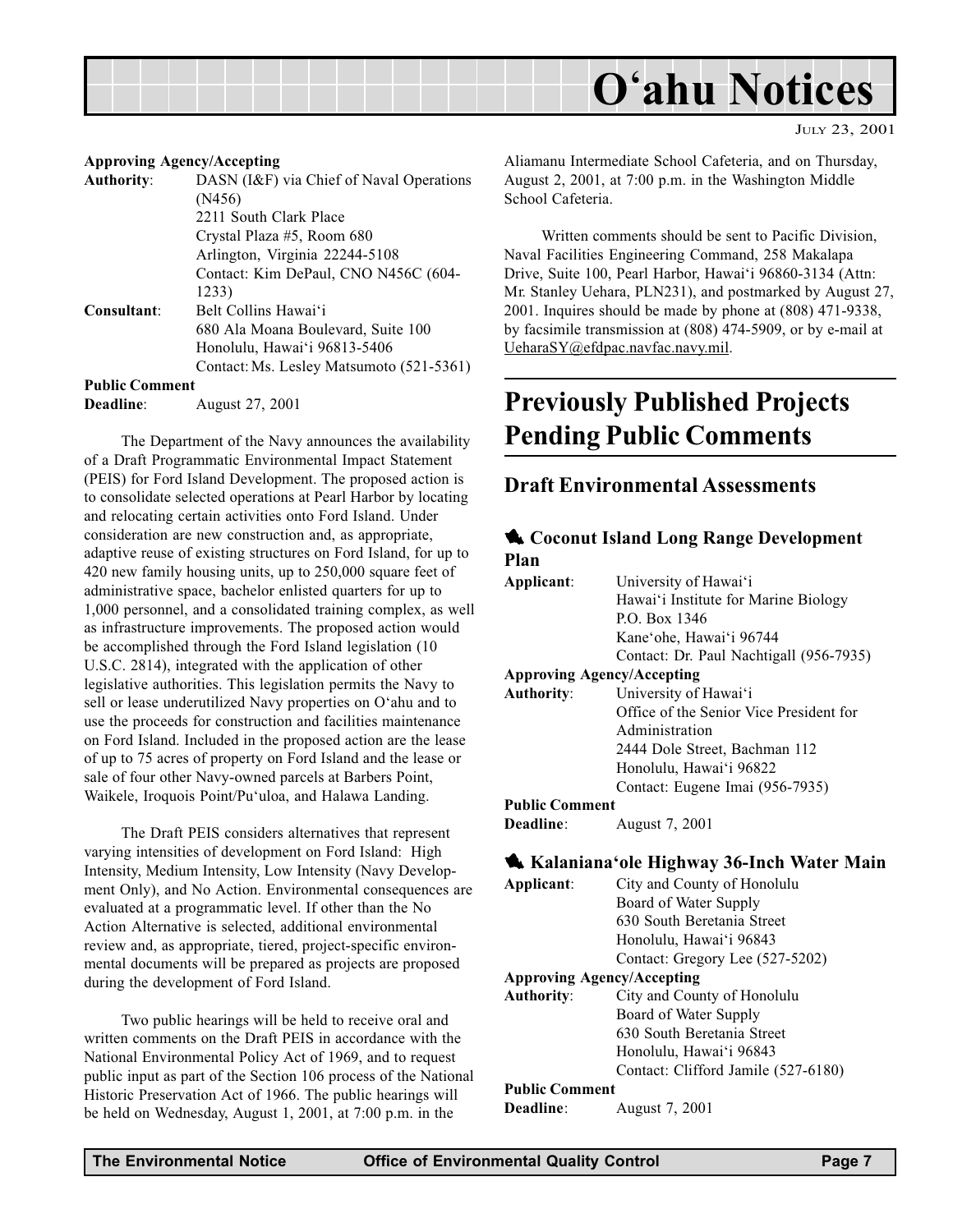## O'ahu Notices

JULY 23, 2001

#### **1** Magazine Street Small Diameter Rehabilitation Project

Applicant: City and County of Honolulu Department of Design and Construction 650 South King Street, 14th Floor Honolulu, Hawai'i 96813 Contact: Neil Asato (523-4448)

#### Approving Agency/Accepting

Authority: Same as above. Public Comment Deadline: August 7, 2001

#### **1** Mokulua Drive Seawall Reconstruction

| Applicant: | John Lindelow, Roz Rapozo, Roger Fonseca |
|------------|------------------------------------------|
|            | P.O. Box $61449$                         |
|            | Honolulu, Hawai'i 96839                  |
|            | Contact: John Lindelow (638-6700)        |

#### Approving Agency/Accepting

| Authority: | City and County of Honolulu           |
|------------|---------------------------------------|
|            | Department of Planning and Permitting |
|            | 650 South King Street, 7th Floor      |
|            | Honolulu, Hawai'i 96813               |
|            | Contact: Ardis Shaw-Kim (527-5349)    |
|            |                                       |

#### Public Comment

Deadline: August 7, 2001

### **Warona Village Friendship Community**

#### Services Project

| Applicant: | City and County of Honolulu      |
|------------|----------------------------------|
|            | Department of Community Services |
|            | 715 S. King Street, Suite 311    |
|            | Honolulu, Hawai'i 96813          |
|            | Contact: Michael Amii (527-5311) |
|            |                                  |

#### Approving Agency/Accepting

Authority: City and County of Honolulu Department of Planning and Permitting 650 South King Street Honolulu, Hawai'i 96813 Contact: Avis Kamimura (523-4437)

#### Public Comment

Deadline: August 7, 2001

## Environmental Impact Statement Preparation Notices

### **1 Waikiki Beach Walk**

Applicant: Outrigger Interprises, Inc.

2375 Kuhio Avenue Honolulu, Hawai'i 96815 Contact: Eric Masutomi (921-6657)

#### Approving Agency/Accepting

| <b>Authority:</b> | City and County of Honolulu           |
|-------------------|---------------------------------------|
|                   | Department of Planning and Permitting |
|                   | 650 South King Street, 7th Floor      |
|                   | Honolulu, Hawai'i 96813               |
|                   | Contact: Ardis Shaw-Kim (527-5349)    |

#### Public Comment

Deadline: August 7, 2001

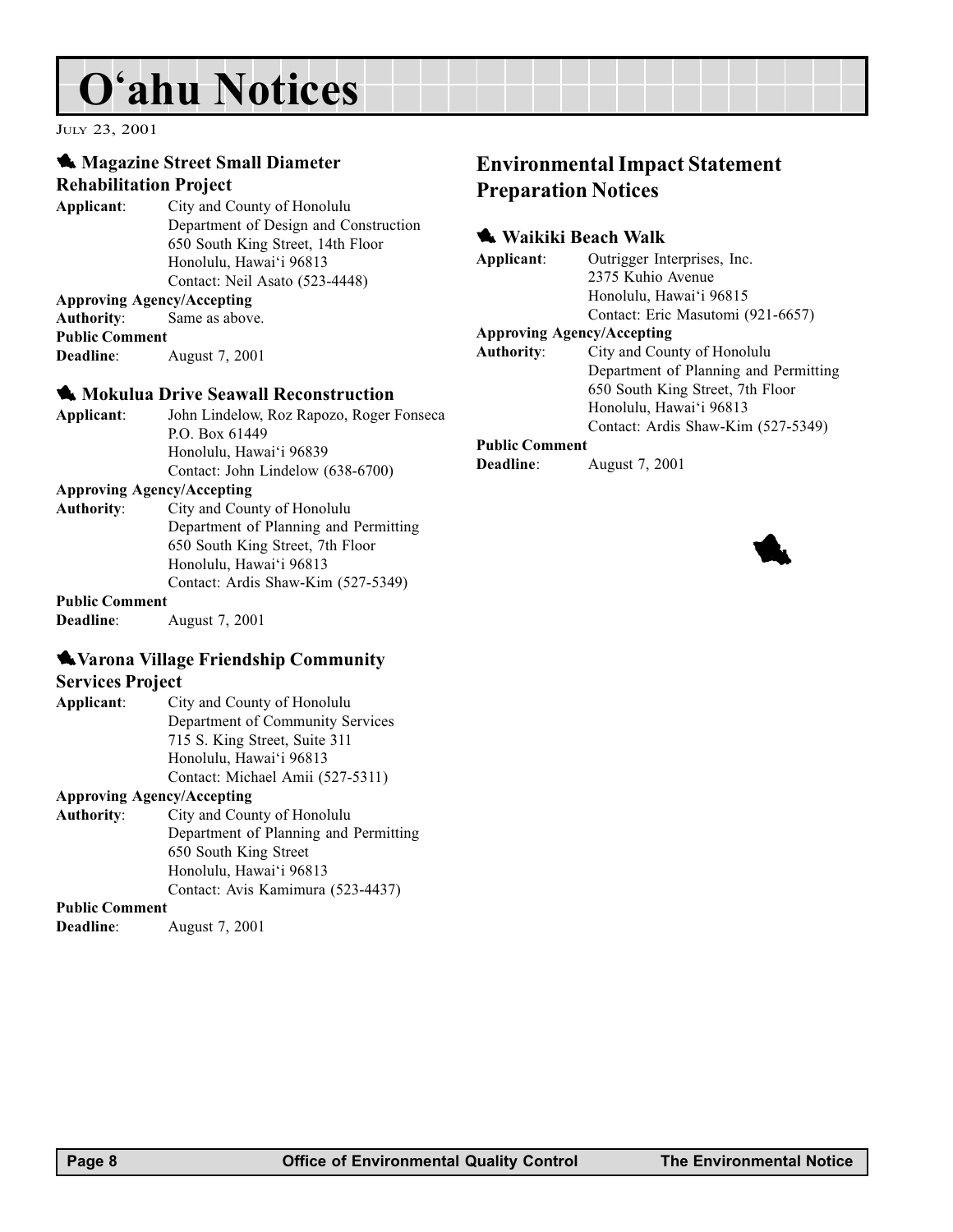## Maui County Notices

JULY 23, 2001

## Previously Published Projects Pending Public Comments

#### Draft Environmental Assessments

#### 3 Huang-Kinser Residence and Access Road

Applicant: Alfred Huang and Richard Kinser SR 167A Hana, Hawai'i 96713 Contact: Huang/Kinser (248-8586)

#### Approving Agency/Accepting

Authority: Department of Land and Natural Resources 1151 Punchbowl Street, Room 220 Honolulu, Hawai'i 96813 Contact: Masa Alkire (587-0385)

Public Comment

Deadline: August 7, 2001

#### 3 Keokea Agricultural Lots-Unit 1

Applicant: Department of Hawaiian Homes Lands 1099 Alakea Street, 12th Floor Honolulu, Hawai'i 96813 Contact: Gerald Lee (587-6447) Approving Agency/Accepting Authority: Same as above. Public Comment Deadline: August 7, 2001

#### $\blacklozenge$  McCarty Single Family Residence

Applicant: James Richard McCarty 20 Alaeloa # 23 Lahaina, Hawai'i 96761 Contact: James McCarty (669-1595)

#### Approving Agency/Accepting

Authority: Department of Land and Natural Resources 1151 Punchbowl Street, Room 220 Honolulu, Hawai'i 96813 Contact: Sam Lemmo (587-0381)

#### Public Comment

Deadline: August 7, 2001

#### 3 Paukukalo Preschool and Two-Classroom Building

Applicant: Department of Hawaiian Home Lands P.O. Box 1879 Honolulu, Hawai'i 96805 Contact: Carolyn Darr (586-3823) and Kamehameha Schools 567 S. King Street, Suite 100 Honolulu, Hawai'i 96813 Contact: Allison Yue (534-3944) Approving Agency/Accepting Authority: Department of Hawaiian Home Lands P.O. Box 1879 Honolulu, Hawai'i 96805 Contact: Carolyn Darr (586-3823) Public Comment Deadline: August 7, 2001

#### **3 Wailea Fire Station**

| Applicant:                        | County of Maui                        |
|-----------------------------------|---------------------------------------|
|                                   | Department of Fire Control            |
|                                   | 200 Dairy Road                        |
|                                   | Kahului, Hawai'i 96732                |
|                                   | Contact: Chief Clayton Ishikawa (270- |
|                                   | 7561)                                 |
| <b>Approving Agency/Accepting</b> |                                       |
| Authority:                        | Same as above.                        |
| <b>Public Comment</b>             |                                       |
| <b>Deadline:</b>                  | August 7, 2001                        |
|                                   |                                       |

#### **2000** Moloka'i Youth Center Expansion

| Applicant:                        | County of Maui                     |
|-----------------------------------|------------------------------------|
|                                   | Department of Parks and Recreation |
|                                   | 1580 Ka'ahumanu Avenue             |
|                                   | Wailuku, Hawai'i 96793             |
|                                   | Contact: Patrick Matsui (270-7931) |
| <b>Approving Agency/Accepting</b> |                                    |
| <b>Authority:</b>                 | County of Maui                     |
|                                   | Department of Parks and Recreation |
|                                   | 1580 Ka'ahumanu Avenue             |
|                                   | Wailuku, Hawai'i 96793             |
|                                   | Contact: Patrick Matsui (270-7931) |
| <b>Public Comment</b>             |                                    |
| Deadline:                         | August 7, 2001                     |
|                                   |                                    |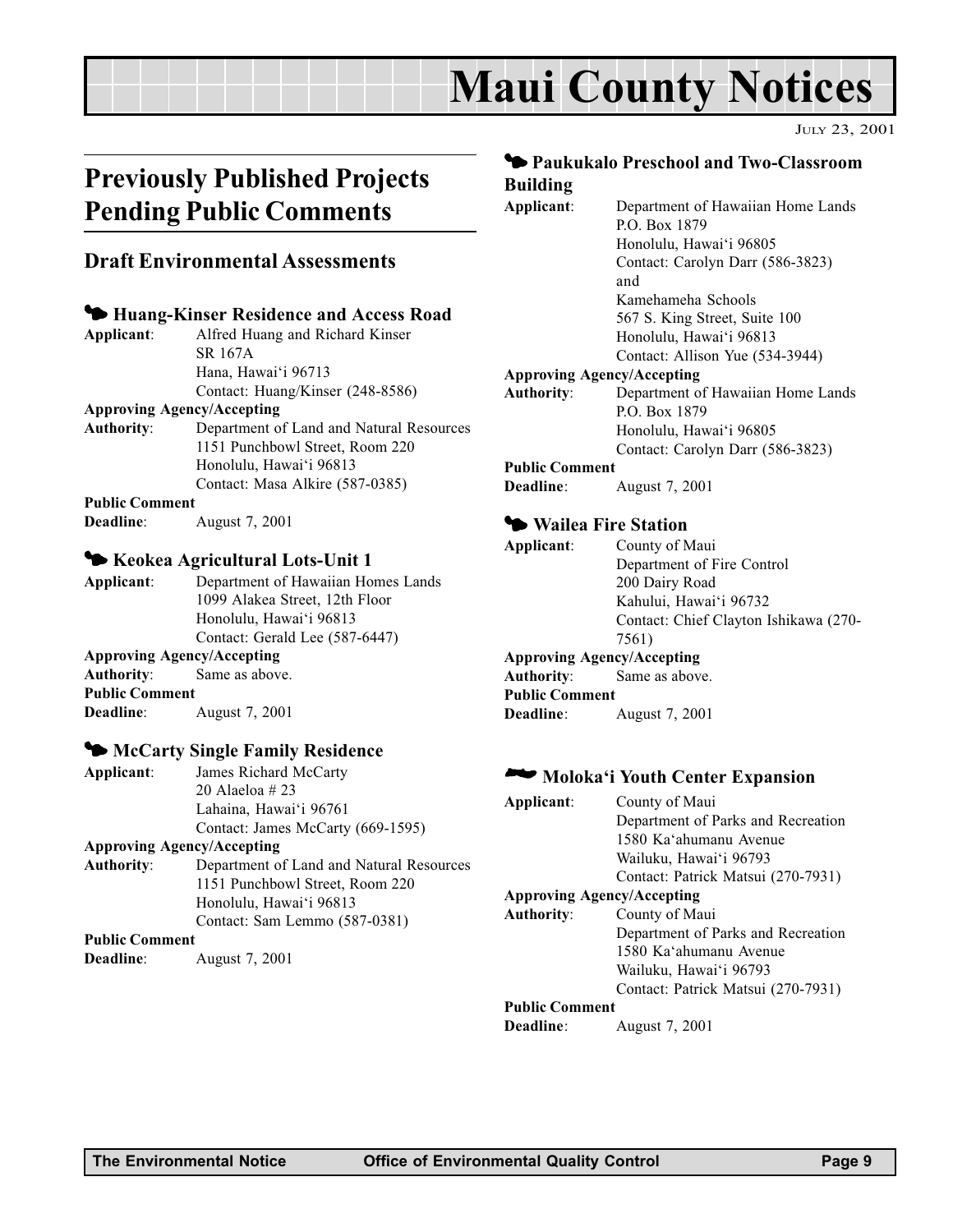## Hawai'i Notices

## Kaua`i Notices

JULY 23, 2001

## Previously Published Projects Pending Public Comments

### Final Environmental Impact Statements

#### 6 Hapuna Beach State Recreation Area Expansion

| Department of Land and Natural Resources    |
|---------------------------------------------|
| <b>State Parks Division</b>                 |
| P.O. Box $621$                              |
| Honolulu, Hawai'i 96809                     |
| Contact: Daniel Quinn (587-0290)            |
| <b>Approving Agency/Accepting</b>           |
| Governor, State of Hawai'i                  |
| c/o Office of Environmental Quality Control |
|                                             |

Honolulu, Hawai'i 96813 Status: FEIS currently being review by OEOC.

235 S. Beretania Street, Suite 702

## Acceptance Notice

### Final Environmental Impact Statements

### **The North Pacific Acoustic Laboratory**

|           | Applicant:        | University of California San Diego       |
|-----------|-------------------|------------------------------------------|
|           |                   | Scripps Institution of Oceanography      |
| esources  |                   | IGPP-0225, 9500 Gilman Drive             |
|           |                   | La Jolla, California 92093-0225          |
|           |                   | Contact: Dr. Peter Worcester (858-534-   |
|           |                   | 8031)                                    |
|           |                   | <b>Approving Agency/Accepting</b>        |
|           | <b>Authority:</b> | Department of Land and Natural Resources |
| y Control |                   | P.O. Box $621$                           |
|           |                   | Honolulu, Hawai'i 96809                  |
|           |                   | Contact: Traver Carroll (587-0439)       |
|           | Status:           | FEIS accepted by the Department of Land  |
| EQC.      |                   | and Natural Resources on July 6, 2001.   |
|           |                   |                                          |
|           |                   |                                          |



#### Request for Proposals (RFPs)

The Kailua Bay Advisory Council (KBAC) as part of its Implementation Program under the Consent Decree in Save Our Bays and Beaches et al. v. City and County of Honolulu, Federal Civil No. 92-00263, is soliciting proposals for six different Request for Proposals (RFPs): ED-01-01 (Education), EC-01-02 (Erosion Control), HE-01-03 (Higher Education), KW-01-4 (Kailua Waterway), PC-01-05 (PCR Sampling), and RT-01-06 (Restoration), to address improving water quality in the streams and coastal waters of the Koolaupoko region. Funding eligibility will be determined by the criteria listed in each proposal.

Projects will only be awarded to efforts that will address improving the water quality for the Koolaupoko region. Ten stapled copies of the proposals must be received by 4 p.m., Thursday, August 16, 2001 (please note the above control number on each proposal); electronic mailing will NOT be accepted. Proposals will be accepted at the CSF address below. Proposals received after the deadline may not be given full consideration.

KBAC reserves the right to reject any or all proposals and to award with or without discussion with an applicant. KBAC will only fund projects that would not have been funded from another source. There is no match requirement for any of the proposals; however, some proposals have criteria that provide additional points for leveraging funding and resources. All contracts awarded with be subject to the required approval of KBAC.

Proposals may be requested or picked up at either:

Center for a Sustainable Future (CSF) Maile Bay, Director 2505 Correa Road, Room 213 Kailua Bay Advisory Council Honolulu, Hawaii 96822 926 Kaipii Street Phone: 956-7660 Kailua, Hawaii 96734 judyn@hawaii.edu Phone: 225-9210

mbay@hawaii.rr.com

Alternatively, applicants may download the proposals from the Internet: www.kbac-hi.org under "reports". KBAC will be conducting an information meeting on Thursday, August 2, 2001, 6:30 p.m., at Atherton Hall (downstairs), Kokokahi YWCA Camp, Kaneohe, to answer questions regarding the proposals. Please contact Maile Bay at 225-9210 should you need any additional information regarding project and proposal requirements.

DEADLINE for submission of proposals: August 16, 2001 (Thursday), 4 p.m.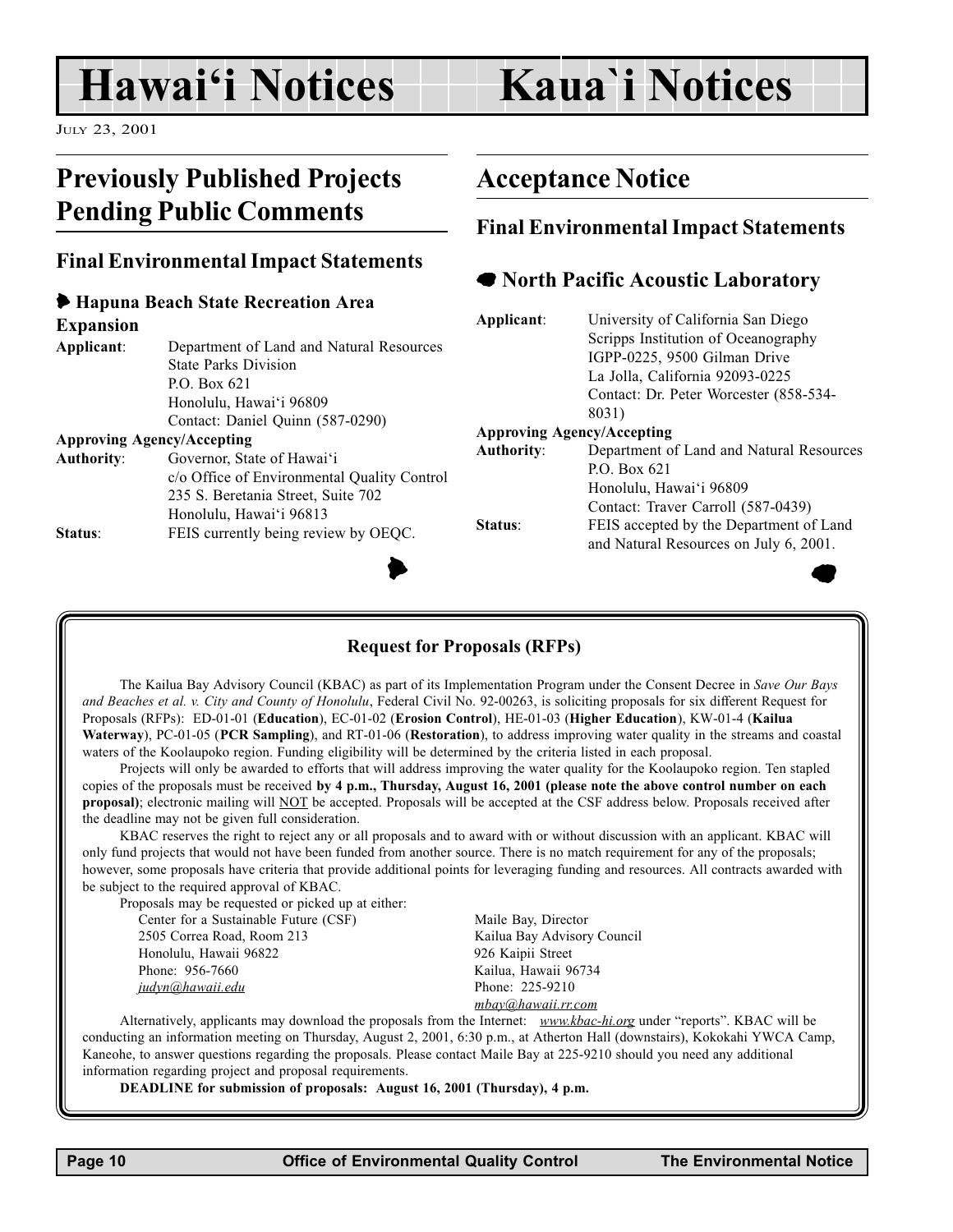| <b>Shoreline Notices</b> |
|--------------------------|
|--------------------------|

JULY 23, 2001

#### Shoreline Certification Applications

Pursuant to § 13 -222-12, HAR the following shoreline certification applications are available for inspection at the DLNR District Land Offices on Kaua'i, Hawai'i and Maui and at Room 220, 1151 Punchbowl St., Honolulu, O'ahu (Tel: 587-0414). All comments shall be submitted in writing to the State Land Surveyor, 1151 Punchbowl Street, Room 210, Honolulu, Hawai'i 96813 and postmarked no later than fifteen (15) calendar days from the date of the public notice of the application.

| Case<br>No.         | Date    | Location                                                                                                                                                                                                                                                                                                                                                     | Applicant                                                                                                                                           | TMK                   |
|---------------------|---------|--------------------------------------------------------------------------------------------------------------------------------------------------------------------------------------------------------------------------------------------------------------------------------------------------------------------------------------------------------------|-----------------------------------------------------------------------------------------------------------------------------------------------------|-----------------------|
| $MA -$<br>$191 - 2$ | 7/9/01  | Lot B of Land Court Application 404 as shown on<br>map 1, being a portion of Land Patent 8190, Land<br>Commission Award 523 to Kekualaula and Lot C,<br>being Land Patent 8169, Land Commission Award 83<br>to Thomas Phillips, land situated at Kooka and<br>Alio, Lahaina, Island of Maui, Hawaii<br>Address: 439 Front Street<br>Purpose: Building Permit | Akamai Land<br>Surveying, inc., for<br>Joseph Frances<br>Golden and Catherine<br>Julie Golden<br>Trustees for the<br>Golden 1999<br>Revocable Trust | $4-6-02:20$<br>and 21 |
| $MA - 254$          | 7/9/01  | Lot 44 Kamaole Beach Lots (Keawekapu Section),<br>land situated at Kamaole, Wailuku (Kula), Island<br>of Maui, Hawaii<br>Address: 3040 South Kihei Road, Kihei<br>Purpose: Building Permit                                                                                                                                                                   | ControlPoint<br>Surveying, Inc., for<br>Diedre A. Tannahill<br>TTEE, Kokua Trust                                                                    | $3 - 9 - 4:100$       |
| $MA - 2.5.5$        | 7/9/01  | Portion of lot 1 of section 2 of the Second<br>Portion of the Hamakuapoko Hui Lands, land<br>situated at Paia, Hamakuapoko, Island of Maui,<br>Hawaii<br>Address: 65 Hana Highway, Paia<br>Purpose: Building Permit                                                                                                                                          | Akamai Land<br>Surveying, Inc., for<br>James E. Fuller (65<br>Hana Highway)                                                                         | $2 - 6 - 2:10$        |
| $K_A - 1.58$        | 7/11/01 | Lot 9 of Wainiha Subdivision II, as shown on File<br>Plan No. 1840, land situated at Wainiha, Halelea,<br>Island of Kauai, Hawaii<br>Address: 7324 Alealea Road, Haena<br>Purpose: Building Permit                                                                                                                                                           | Peter N. Taylor<br>Inc., for Gary<br>Fischer                                                                                                        | $5 - 8 - 9:48$        |
| $HA - 247$          | 7/13/01 | Lot 1 of Waikoloa Beach Resort Phase II, File Plan<br>1853, land situated at Anaehoomalu, South Kohala,<br>Island of Hawaii, Hawaii<br>Address: Waikoloa Beach Drive (not assigned)<br>Purpose: Improvements                                                                                                                                                 | Towill, Shigeoka &<br>Associates, Inc.,<br>for Centex Land<br>Tnyestment LLC                                                                        | $6 - 9 - 07:12$       |

#### Shoreline Certifications and Rejections

Pursuant to §13-222-26, HAR the following shorelines have been certified or rejected by the DLNR. A person may appeal a certification or rejection to the BLNR, 1151 Punchbowl Street, Room 220, Honolulu, Hawai'i 96813, by requesting in writing a contested case hearing no later than twenty (20) calendar days from the date of public notice of certification or rejection.

| Case<br>$N \circ$ .         | Date                | Location                                                                                                                                                                                                                                                                                                                  | Applicant                                                                                  | TMK                         |
|-----------------------------|---------------------|---------------------------------------------------------------------------------------------------------------------------------------------------------------------------------------------------------------------------------------------------------------------------------------------------------------------------|--------------------------------------------------------------------------------------------|-----------------------------|
| $OA$ -<br>830               | 7/9/01<br>Certified | Lot 1-A-13, as shown on map 40 of Land Court<br>application 1089, land situated at<br>Kamananui, Wailua, Island of Oahu, Hawaii<br>Address: 67-309 Kiapoko Place, Wailua<br>Purpose: Building Permit                                                                                                                      | Jaime<br>Alimboyoquen,<br>LPLS, for<br>Kalanianaole-<br>55 Limited                         | $6 - 7 - 14$<br>$\bigcap$ 4 |
| O <sub>A</sub><br>$656 - 2$ | 7/9/01<br>Certified | Lot A, being a portion of R.P. 7984, Land<br>Commission Award 4452, Apana 13 to H. Kalama<br>and R.P. 5583, Land Commission Award 2937,<br>Part 10 Section 1 to W. Harbottle, land<br>situated at Malae and Panahaha, Kaneohe,<br>Island of Oahu, Hawaii<br>Address: 44-307 Kaneohe Bay Drive<br>Purpose: Building Permit | Towill.<br>Shiqeoka and<br>Associates.<br>Inc., for<br>John King                           | $4 - 4 - 0.7$ :<br>1.5      |
| $MO -$<br>068               | 7/9/01<br>Certified | Portion of Grant 831 to O. H. Gulick, land<br>situated at Kaamola 1, 2, 3, 4, Kona,<br>Molokai, Hawai<br>Address: Vacant-Seaward of Kamehameha V Hwy.<br>Purpose: Special Management Area Permit                                                                                                                          | ControlPoint<br>Surveyors,<br>Inc., for<br>B.P. Bishop<br>Estate<br>(Kamehameha<br>Schools | $5 - 6 - 6$ :<br>Port24     |
| $K A -$<br>156              | 7/9/01<br>Certified | Lot D Kukuiula Subdivision, being a portion<br>of R.P. 6714, Land Commission Award 7714-B,<br>Apana 2 to Kekuaiwa to M, Kekuanaoa, land<br>situated at Kukuiula, Koloa, Island of<br>Kauai, Hawaii<br>Address: 4870 Lawai Road<br>Purpose: Building Permit                                                                | Wagner<br>Engineering<br>Service.<br>Inc., for<br>Donald<br>Donohugh<br>Trust              | $2 - 6 - 12$ :<br>02        |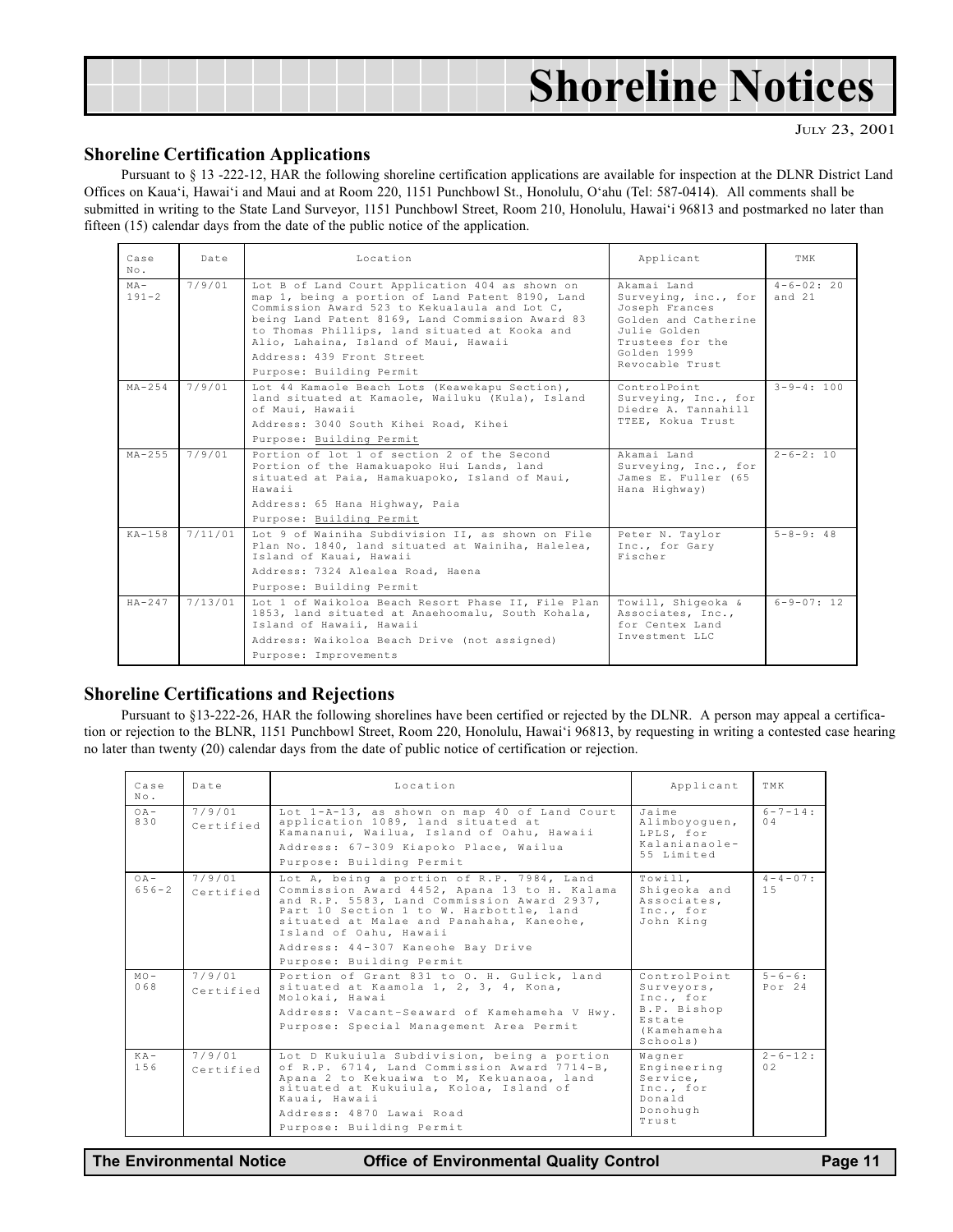## Pollution Control Permits

JULY 23, 2001

### Department of Health Permits

The following is a list of some pollution control permits currently being reviewed by the State Department of Health. For more information about any of the listed permits, please contact the appropriate branch or office of the Environmental Management Division at 919 Ala Moana Boulevard, Honolulu.

#### Safe Drinking Water Branch

| Branch &<br>Permit Type                                       | Applicant & Permit Number                                                                 | <b>Project Location</b>                                                                                        | Pertinent<br>Dates | <b>Proposed Use</b>                                                                            |
|---------------------------------------------------------------|-------------------------------------------------------------------------------------------|----------------------------------------------------------------------------------------------------------------|--------------------|------------------------------------------------------------------------------------------------|
| Safe Drinking Water<br>Branch, 586-4258,<br><b>UIC Permit</b> | Malulani Gardens Dev., LLC<br>Brain R. Cook Devlpmnt.<br><b>UH-2123</b>                   | Malulani Gardens Subd., Ph. II & III<br>Queen Kaahumanu Hwy., Kailua-<br>Kona                                  | n/a                | Construction of 8 injection wells for<br>surface drainage.                                     |
| Safe Drinking Water<br>Branch, 586-4258,<br><b>UIC Permit</b> | <b>Chevron Products Company</b><br>UH-2124                                                | Keaau Chevron, McCully Subdivision<br>Milo Street, Keaau, Puna                                                 | tba                | Construction of 3 injection wells for<br>surface drainage.                                     |
| Safe Drinking Water<br>Branch, 586-4258,<br><b>UIC Permit</b> | Mony Life Insurance Co.<br><b>UH-1687</b>                                                 | Kona Coast Shopping Center<br>74-5588 Palani Road, Kailua-Kona                                                 | n/a                | Permit renewal of 6 injection wells for<br>surface drainage.                                   |
| Safe Drinking Water<br>Branch, 586-4258,<br><b>UIC Permit</b> | Airports Division, Dept. of<br>Transportation, State of<br>Hawaii, (application No. tba.) | Kona International Airport<br>73-200 Kupipi Street, Kailua-Kona                                                | n/a                | Construction of one injection well for<br>surface drainage near customs &<br>baggage claims.   |
| Safe Drinking Water<br>Branch, 586-4258,<br><b>UIC Permit</b> | Kuakini Villas LLC<br>(application No. tba.)                                              | Kuakini Villas<br>Kuakini Highway, Kailua-Kona                                                                 | n/a                | Construction of one injection well for<br>swimming pool filter backwash.                       |
| Safe Drinking Water<br>Branch, 586-4258,<br><b>UIC Permit</b> | Hawaii Electric Light Co., Inc. Hill Plant #6 Reinjection Well<br><b>UH-1241</b>          | 54 Halekauila Street, Hilo                                                                                     | n/a                | Permit modification of one inection<br>well for wastestream change.                            |
| Safe Drinking Water<br>Branch, 586-4258<br><b>UIC Permit</b>  | Association of Apartment<br>Owners<br><b>UO-1382</b>                                      | Makaua Village Condominium<br>51-636 Kamehameha Hwy., Kaaawa                                                   | n/a                | Permit renewal of 11 injection wells for<br>sewage disposal.                                   |
| Safe Drinking Water<br>Branch, 586-4258,<br><b>UIC Permit</b> | U.S. Department of the Navy<br><b>UO-1995B</b>                                            | Navy Public Works Center,<br>Transportation Compound @ Barbers<br>Point, near Bldgs. 90 & 790                  | n/a                | Abandonment of 2 injection wells used<br>for surface drainage.                                 |
| Safe Drinking Water<br>Branch, 586-4258,<br><b>UIC Permit</b> | Hanalei Commercial Inc.<br><b>UK-1898</b>                                                 | Hanalei Center<br>5-5161 Kuhio Highway, Hanalei                                                                | n/a                | Permit renewal of 3 injection wells for<br>sewage disposal.                                    |
| Safe Drinking Water<br>Branch, 586-4258,<br><b>UIC Permit</b> | Kauai Lagoons Resort<br>Company, Ltd.<br><b>UK-1554</b>                                   | Kauai Lagoons Resort<br>3351 Hoolaulea Way, Lihue                                                              | n/a                | Permit modification of one injection<br>well for well deepening for backup<br>sewage disposal. |
| Safe Drinking Water<br>Branch, 586-4258,<br><b>UIC Permit</b> | & Human Resources, U of H;<br>(application No. tba)                                       | College of Tropical Agriculture Kauai Extension and Research<br>Center, 7370-A Kuamoo Road,<br>Kapaa, Kawaihau | n/a                | Registration of up to 5 injection wells<br>for sewage and lab waste disposal.                  |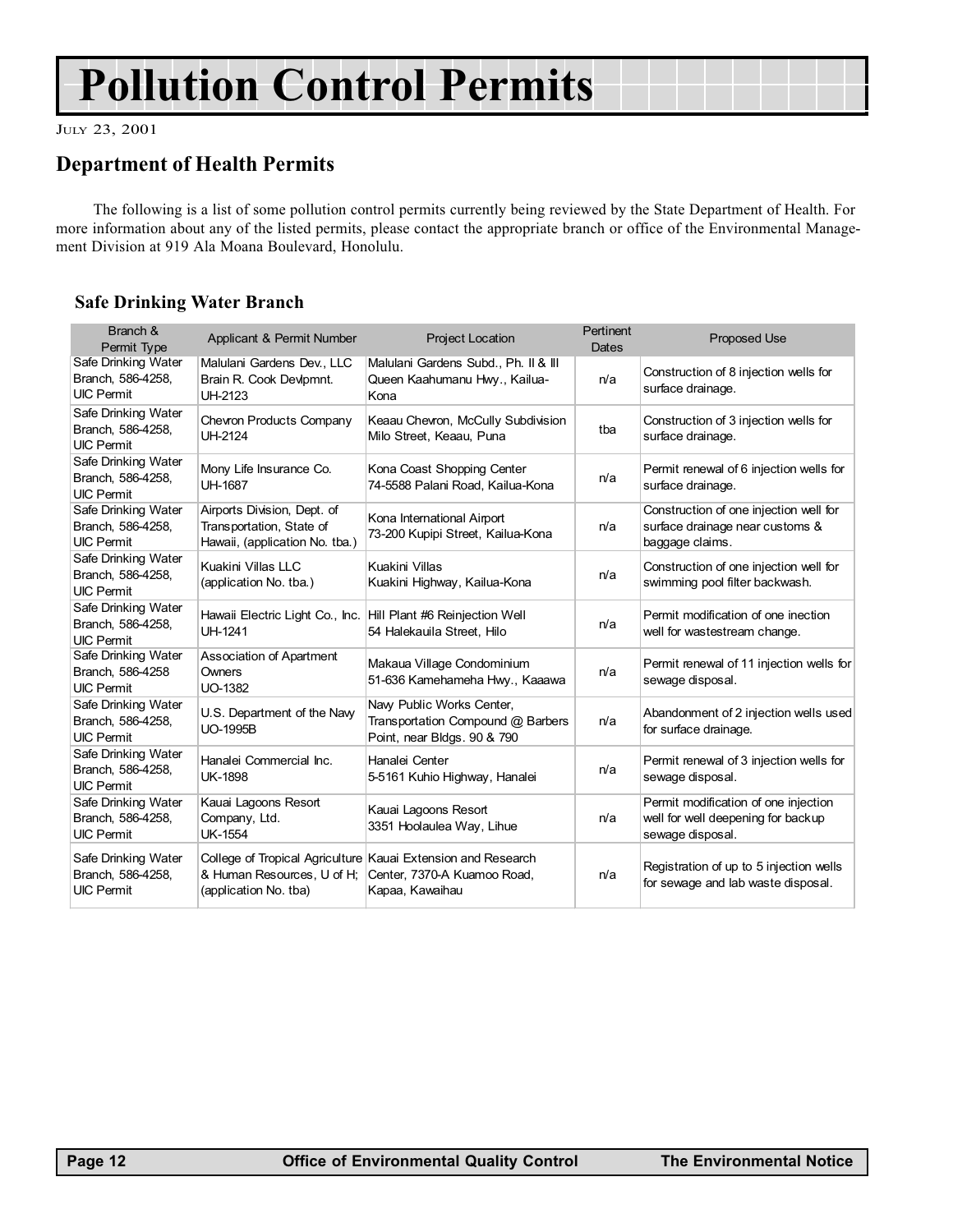## Pollution Control Permits

JULY 23, 2001

## Department of Health Permits (continued)

#### Clean Air Branch

| <b>Branch</b><br>Permit Type                                  | Applicant & Permit<br><b>Number</b>                               | <b>Project Location</b>                                 | <b>Pertinent</b><br>Date | Proposed Use                                                     |
|---------------------------------------------------------------|-------------------------------------------------------------------|---------------------------------------------------------|--------------------------|------------------------------------------------------------------|
| Clean Air Branch.<br>586-4200, Covered<br>Source Permit       | Hawaiian<br>Commercial and<br>Sugar Company<br>CSP 0054-01-C      | Puunene Mill.<br>Puunene, Maui                          | Comments<br>Due: 8/27/01 | Three Biomass/Oil/Coal<br>Boilers, and One Rotary<br>Sugar Dryer |
| Clean Air Branch,<br>586-4200, Covered<br>Source Permit       | Hawaiian<br>Commercial and<br>Sugar Company<br>CSP 0053-01-C      | Paia Mill, Paia,<br>Maui                                | Comments<br>Due: 8/27/01 | Biomass/Oil-Fired Boiler                                         |
| Clean Air Branch,<br>586-4200.<br>Noncovered<br>Source Permit | U.S. Navy<br>NSP 0119-01-N<br>(Renewal)                           | Kokee Site, Pacific<br>Missile Range<br>Facility, Kauai | Issued:<br>7/6/01        | Three Diesel Engine<br>Generators                                |
| Clean Air Branch.<br>586-4200, Covered<br>Source Permit       | Lihue Plantation<br>Company, Ltd.<br>CSP 0223-01-C<br>(Amendment) | 2940 Haleko Road.<br>Lihue, Kauai                       | Issued:<br>7/9/01        | Biomass/Fuel Oil-Fired<br><b>Boiler</b>                          |

#### Clean Water Branch

| <b>Branch</b><br>Permit Type                                             | Applicant & Permit<br><b>Number</b>                                                                     | <b>Project Location</b>                       | Pertinent<br>Date           | Proposed Use                                                                                             |
|--------------------------------------------------------------------------|---------------------------------------------------------------------------------------------------------|-----------------------------------------------|-----------------------------|----------------------------------------------------------------------------------------------------------|
| Clean Water<br>Branch, 586-4309<br><b>Water Quality</b><br>Certification | Robert R. Midkiff &<br>Elizabeth M. Myers<br>#WQC0000512                                                | Nuuanu Reservoir<br>No. 3<br>Honolulu, Oahu   | Comments<br>Due: 8/1/01     | Install fire protection water<br>intake structure for<br>proposed 6-lot subdivision<br>development.      |
| Clean Water<br>Branch, 586-4309<br><b>NPDES Permit</b>                   | Commander, Navy<br>Region Hawaii<br>#HI 1121466                                                         | Wahiawa, Waianae<br>and Pearl Harbor.<br>Oahu | Comments<br>Due: 8/8/01     | Discharge of storm water<br>runoff from Navy's<br>industrial activities                                  |
| Clean Water<br>Branch, 586-4309<br><b>NPDES Permit</b>                   | County of Kauai,<br>Department of Public<br>Works, Wailua Waste<br>water Treatment Plant<br>#HI 0020257 | 4460 Nalu Road,<br>Wailua, Kauai              | Comments<br>Due:<br>8/10/01 | Discharge secondary<br>treated domestic<br>wastewater to the Pacific<br>Ocean off the Kauai<br>coastline |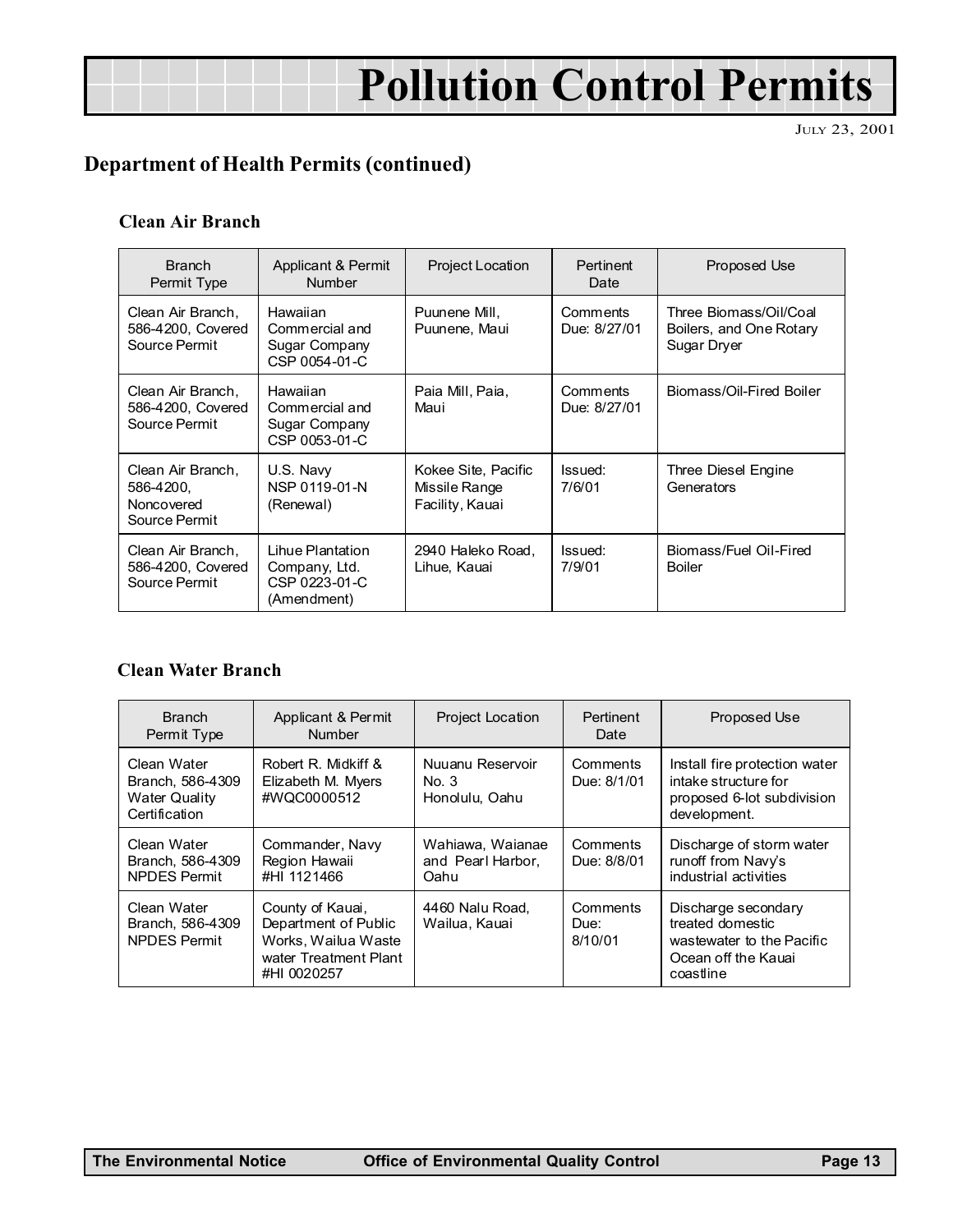## Pacific Area News

JULY 23, 2001

### Reconstruction of the Shore Protection for Tern Island, Hawaiian Islands National Wildlife Refuge

| District:             | French Frigate Shoals, Northwestern |
|-----------------------|-------------------------------------|
|                       | Hawaiian Islands                    |
| Applicant:            | U.S. Department of the Interior     |
|                       | Fish and Wildlife Service           |
|                       | 300 Ala Moana Blvd., Room 5-231     |
|                       | Box 50167                           |
|                       | Honolulu, Hawai'i 96850             |
|                       | Contact: Jerry Leinecke (541-1201)  |
| <b>Public Comment</b> |                                     |

Deadline: August 15, 2001

The U.S. Fish and Wildlife Service is proposing to replace the existing deteriorated steel sheet pile bulkhead that retains the shoreline at Tern Island, French Frigate Shoals with a combination of rock revetment and new steel sheet pile. These shore protection measures would provide effective, safe, and environmentally compatible shoreline defense, protecting valuable wildlife habitat, field station buildings, airfield, and large vessel docking facilities. The proposal also includes a small boat ramp and dock to replace existing makeshift and unsafe facilities.

Tern Island provides important terrestrial habitat for an estimated 80-90,000 pairs of nesting seabirds and is included in federally-designated critical habitat for the endangered Hawaiian monk seal. Over 90% of the population of threatened Hawaiian green sean turtles nests at French Frigate Shoals.

This Draft Environmental Assessment for shore protection at Tern Island evaluates the environmental effects of three shore protection alternatives and the No-Action Alternative. The Draft EA and its appendices are available for a 45-day public review and comment period. Written comments may be addressed to: Jerry Leinecke, Project Leader, Hawaiian/Pacific Islands NWR Complex, U.S. Fish and Wildlife Service, 300 Ala Moana Blvd., Room 5-231, Box 50167, Honolulu, Hawai'i 96850.

Coastal Zone News

#### Federal Consistency Reviews

The Hawai'i Coastal Zone Management (CZM) Program has received the following federal actions to review for consistency with the CZM objectives and policies in Chapter 205A, Hawai'i Revised Statutes. This public notice is being provided in accordance with section 306(d)(14) of the National Coastal Zone Management Act of 1972, as amended. For general information about CZM federal consistency please call John Nakagawa with the Hawai'i CZM Program at 587-2878. For neighboring islands use the following toll free numbers: Lana'i & Moloka'i:  $486-4644$ x7-2878, Kaua'i: 274-3141 x7-2878, Maui: 984-2400 x7-2878 or Hawai'i: 974-4000 x7-2878.

For specific information or questions about an action listed below please contact the CZM staff person identified for each action. Federally mandated deadlines require that comments be received by the date specified for each CZM consistency review and can be mailed to: David W. Blane, Director, Office of Planning, Department of Business, Economic Development and Tourism, P.O. Box 2359, Honolulu, Hawai'i 96804. Or, fax comments to the Hawai'i CZM Program at 587-2899.

## 6 (1) Install Temporary Moorings in Kawaihae Harbor, Island of Hawai'i

| <b>Federal Action:</b> Federal Permit, Department of the Army |
|---------------------------------------------------------------|
| Permit (No. 200100407)                                        |
| Federal Agency: U.S. Army Corps of Engineers                  |
| Contact: William Lennan, 438-6986                             |
| Healy Tibbits Builders, Inc.                                  |
| Contact: Rick Heltzel, 487-3664                               |
| Kawaihae Harbor, Island of Hawai'i                            |
| CZM Contact: John Nakagawa, 587-2878                          |
| <b>Proposed Action:</b>                                       |
|                                                               |

Install temporary moorings in Kawaihae Harbor consisting of temporary guide piles, mooring piles and anchors, for guiding and securing floating 55-inch diameter high density polyethylene pipe which is intended for installation at the Natural Energy Laboratory of Hawaii at Keahole. This permit covers only the installation of temporary moorings at Kawaihae Harbor. The moorings will be removed about six weeks after installation.

Comments Due: August 6, 2001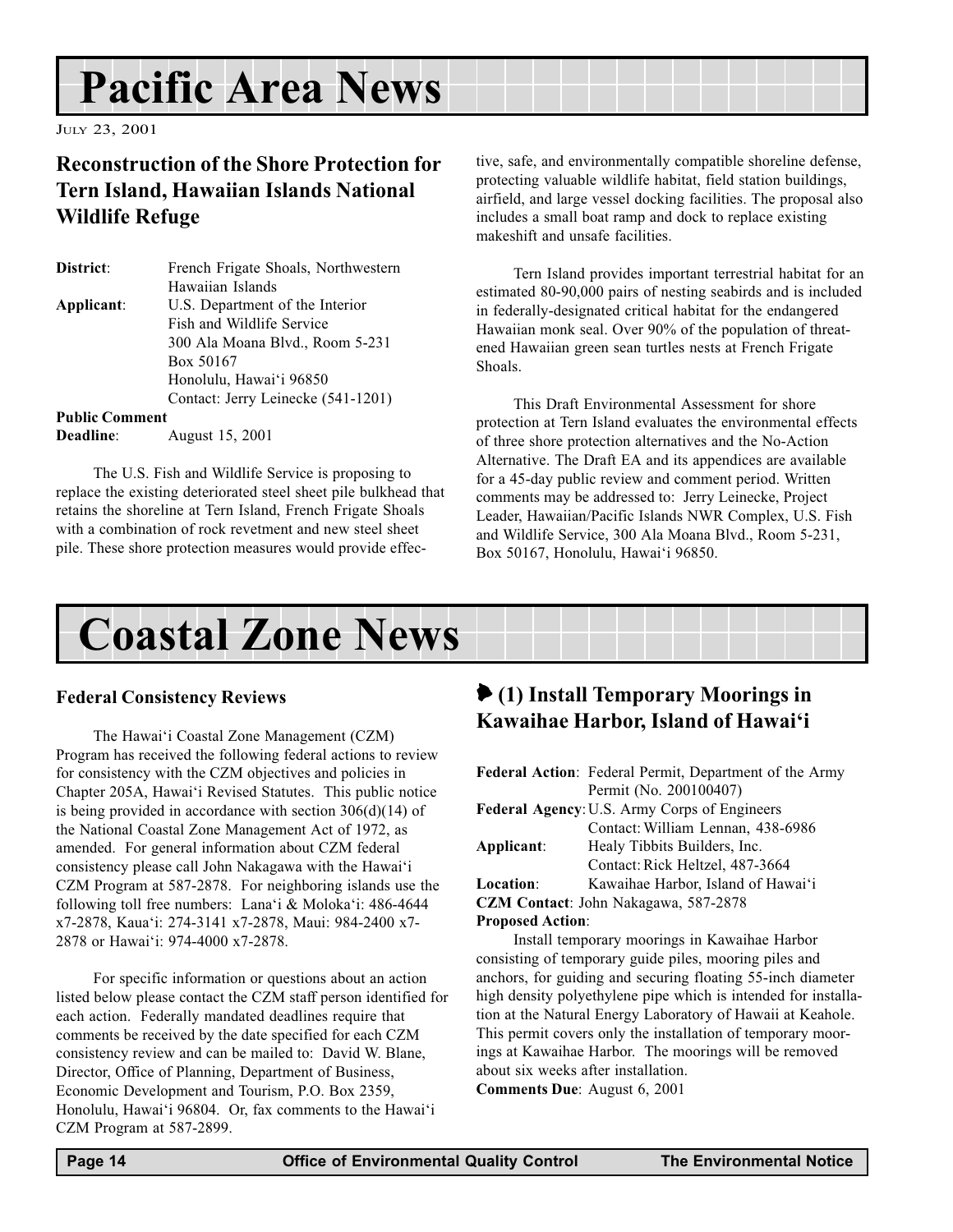## Coastal Zone News

## 3 (2) Hawaiian Islands Shallow Water Tracking Range, Offshore Maui

Federal Action: Federal Agency Activity

Federal Agency: U.S. Navy Pacific Missile Range Facility Contact:Michael Dick, 335-4106 Location: Ocean waters of the Maui basin (Maui, Lana'i & Kaho'olawe) and shoreside at Kalepolepo, Ma'alaea Bay CZM Contact: John Nakagawa, 587-2878

#### Proposed Action:

Install an underwater instrumentation system to provide underwater tracking and communications for the U.S. Navy shallow water, multiple submarine, antisubmarine warfare training exercises in the Maui basin between Maui, Lana'i and Kaho'olawe. The instrumentation consists of multiple listening and communication nodes attached to three cables laid on the seafloor in the same manner as telephone and utility cables.

Comments Due: August 6, 2001

## $\rightarrow$  (3) Proposed State Programmatic General Permit for Beach Nourishment, Restoration and Enhancement in the State of Hawaii

Federal Action: Federal Permit - U.S. Army Corps of Engineers General Permit Federal Agency: U.S. Army Corps of Engineers Contact: Lolly Silva, 438-7023 CZM Contact: John Nakagawa, 587-2878

#### Proposed Action:

The U.S. Army Corps of Engineers proposes to issue a State Programmatic General Permit (SPGP) for Beach Nourishment, Restoration and Enhancement in the State of Hawai<sup>'</sup>i. This new general permit is intended to provide viable alternatives to shoreline hardening. Activities to be allowed under the SPGP include placement of up to a maximum of 10,000 cubic yards of sand in waters of the U.S. Certain other activities, such as sand retention devices, excavation, dredging or pumping of sand from offshore, is allowed if accomplished in conjunction with beach nourishment, restoration or enhancement. The SPGP operates in conjunction with the State Department of Land and Natural Resources, Conservation District Use Application and avoids unnecessary duplication of regulatory programs. Conditions and required best management practices are designed to

minimize and mitigate environmental impacts. The U.S. Army Corps of Engineers has also published a public notice (no. SPGP 2001-01) and can be viewed on the internet at: http://www.poh.usace.army.mil/news/newsrel/html Comments Due: August 10, 2001

## **1** (4) Recovery and Removal of Sunken Vessel from Ke'ehi Lagoon, O'ahu

|                                                      | Federal Action: Federal Permit, Department of the Army |  |
|------------------------------------------------------|--------------------------------------------------------|--|
|                                                      | Permit (No. 200100389)                                 |  |
|                                                      | Federal Agency: U.S. Army Corps of Engineers           |  |
|                                                      | Contact: Peter Galloway, 438-8416                      |  |
| Applicant:                                           | David Ford                                             |  |
| Location:                                            | Ke'ehi Lagoon, O'ahu                                   |  |
| <b>CZM Contact:</b> John Nakagawa, 587-2878          |                                                        |  |
| Proposed Action:                                     |                                                        |  |
| Re-float and remove the sunken World War II aircraft |                                                        |  |

Re-float and remove the sunken World War II aircraft rescue boat, Bali Ha'i, from Ke'ehi Lagoon. The proposal is to re-float the63-foot vessel, which sank on February 28, 2001, so that it can be towed to a haul-out area. Comments Due: August 6, 2001

### CZM Advisory Groups

#### Ocean Resources Management Plan Investigative Group

| Friday, July 27, 2001                    |
|------------------------------------------|
| 10:00 a.m. $- 12:00$ p.m.                |
| 235 South Beretania Street, 6th Floor    |
| <b>CZM Contact</b> : Lea Dizol, 587-2831 |
|                                          |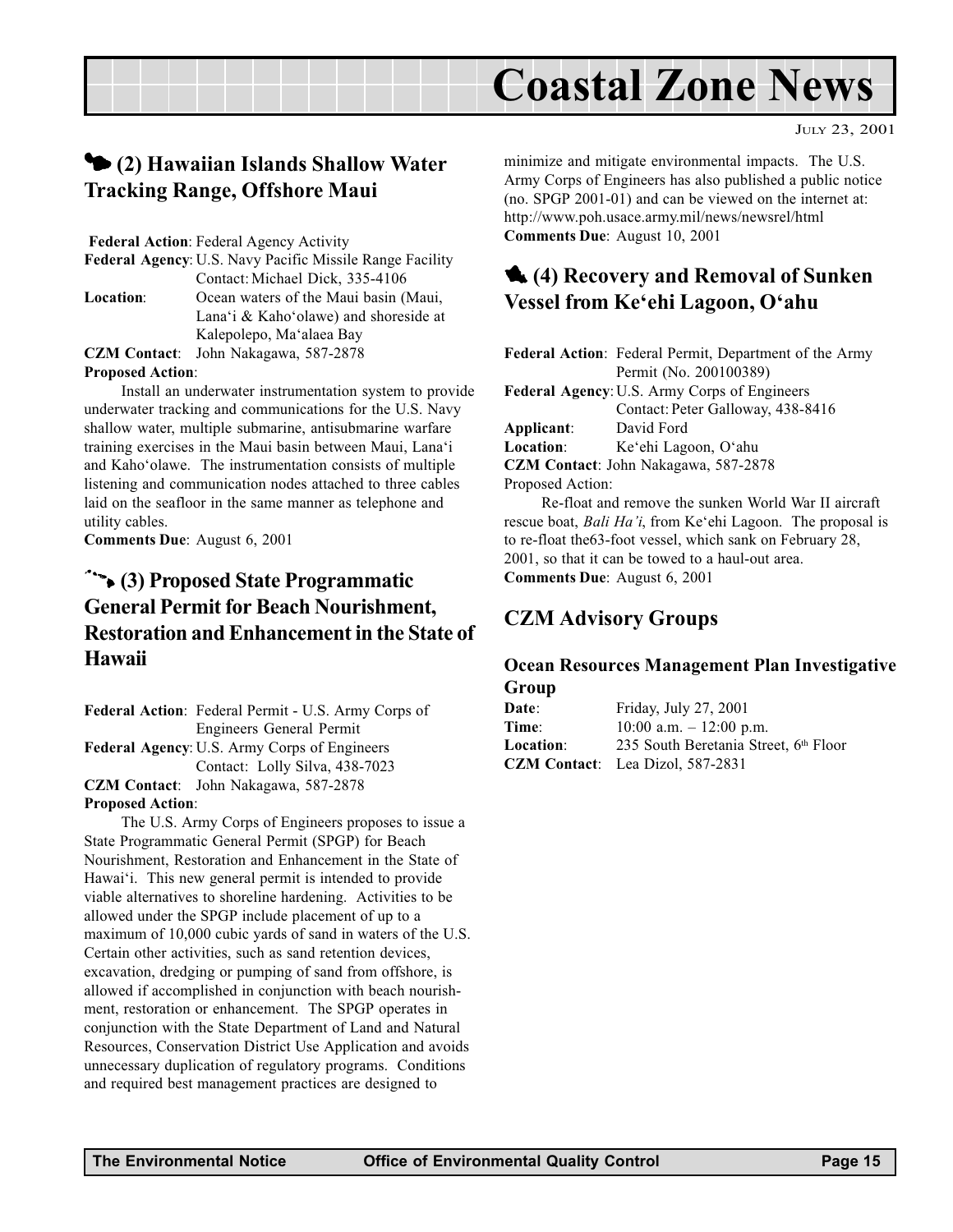## Coastal Zone News

JULY 23, 2001

### Special Management Area (SMA) Minor Permits

Pursuant to Hawai'i Revised Statute (HRS) 205A-30, the following is a list of SMA Minor permits that have been approved or are pending by the respective county agency. For more information about any of the listed permits, please contact the appropriate county Planning Department. City & County of Honolulu (523-4131); Hawai'i County (961-8288); Kaua'i County (241-6677); Maui County (270-7735).

| Location                                    | <b>Description (File No.)</b>                                             | Applicant/Agent               |
|---------------------------------------------|---------------------------------------------------------------------------|-------------------------------|
| Hawaii: North Kona<br>$(TMK 7-8-14:24)$     | Kahaluu Beach Lots. Amendment to SMA Minor Use<br>Permit No. 85           | Klaus D. Conventz             |
| Kauai: Poipu Beach Park<br>$(TMK 2-8-17:1)$ | Playground Equipment. Pending.                                            | County of Kauai, Public Works |
| Kauai: Kilauea<br>$(TMK 5-1-4:8)$           | Stream and Road Improvements. Pending.                                    | <b>Pflueger Properties</b>    |
| Kauai: Kilauea<br>$(TMK 5-2-4:83)$          | Retaining Wall. Pending.                                                  | Ileano Carreno                |
| Kauai: Kalihiwai<br>$(TMK 5-3-3:55)$        | Bathroom/Carport Addition. Pending.                                       | John Wehrheim                 |
| Maui: Kaeleku<br>$(TMK 1-3-3:15)$           | Permanent Subdivision - B Lot Subdivision. Pending.                       | Wayne Arakaki                 |
| Maui: Mooiki<br>$(TMK 2-1-6:30)$            | Makena Park Caretakers Home. Bldg. Permit Review.<br>Pending.             | Calvin Nishio                 |
| Maui: Mooiki<br>$(TMK 2-1-6:30)$            | Makena Park Caretakers Home. Chap. 343 Exemption<br>Declaration. Pending. | Daniel Quinn                  |
| Maui: Papanui<br>$(TMK 2-1-7:79)$           | Kukahiko Residence. Pending.                                              | Daniel Chu                    |
| Maui: Papanui<br>$(TMK 2-1-7:79)$           | Kukahiko Residence at Makena. Pending.                                    | Daniel Chu                    |
| Maui: Wailea<br>$(TMK 2-1-23:7)$            | Four Seasons Hotel ADA Renovations. Pending.                              | <b>Island Design Center</b>   |
| Maui: Kahului<br>$(TMK 3-7-9:29)$           | Hopaco Loading Dock. Pending.                                             | Marie Kimmey                  |
| Maui: Wailuku<br>$(TMK 3-8-2:64)$           | Country Club Lots Subdivision.                                            | Wayne Arakaki                 |
| Maui: Keokea<br>$(TMK 3-9-1:64)$            | Ext. Storage Closet. Pending.                                             | Renato Celario                |
| Maui: Keokea<br>$(TMK 3-9-2:83)$            | Kihei Prof. Plaza Canopy.                                                 | Robert Fox                    |
| Maui: Keokea<br>$(TMK 3-9-17:43)$           | Verizon Kihei Bldg. Renovations. Pending.                                 | Ernest Umemoto                |
| Maui: Napili<br>$(TMK 4-2-1:24)$            | Anderson Residence at Kapalua Bay Villas                                  | Marie Kimmey                  |
| Maui: Napili<br>$(TMK 4-2-1:28)$            | Hadley Residence. Enclose Lanai.                                          | Nick Wagner                   |
| Maui: Lahaina<br>$(TMK 4-6-2:7)$            | Sprint Antenna at Lahaina Shores. Pending.                                | James McPeak                  |
| Maui: Lahaina<br>$(TMK 4-6-2:7)$            | Kiosk at 505 Front St. Historic District Permit.                          | J.J. Elkin                    |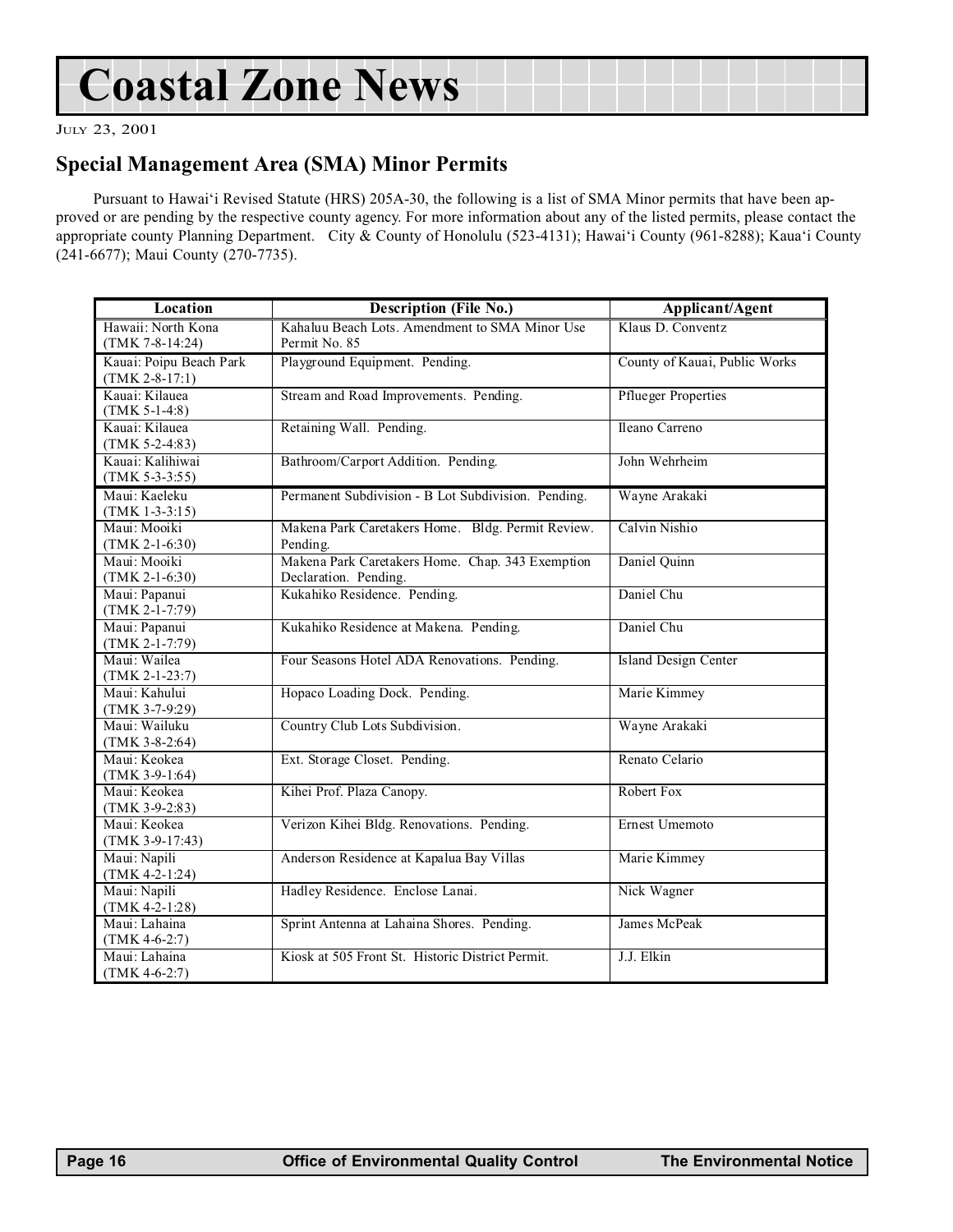## Conservation District Notices

JULY 23, 2001

#### Departmental Permits

Persons interested in commenting on the following Conservation District Use Application (Departmental Permit) must submit comments to the Department of Land and Natural Resources. Also, anyone interested in receiving notification of determinations on Conservation District Use Applications (Departmental Permits) must submit requests to DLNR that include the following information:

1) Name and address of the requestor;

2) The departmental permit for which the requestor would like to receive notice of determination; and

3) The date the notice was initially published in the Environmental Notice.

Both comments and requests for notification of determinations must be submitted to DLNR within thirty days from the initial date that the notice was published in the Environmental Notice.

Please send comments and requests to:

State of Hawai'i Department of Land and Natural Resources, Land Division 1151 Punchbowl Street, Room 220 Honolulu, Hawai'i 96813.

DLNR will make every effort to notify those interested in the subject CDUA, it is not obligated to notify any person not strictly complying with the above requirements. For more information, please contact Masa Alkire at 587-0385.

### 6 Chalon International Consolidation and Resubdivision of Land Parcels

| File No.:                                                    | <b>CDUA HA-3038D</b>                             |
|--------------------------------------------------------------|--------------------------------------------------|
| Applicant:                                                   | Chalon International                             |
| Location:                                                    | Pu'uepa and Kokoiki, North Kohala, Hawai'i       |
| TMK:                                                         | $(3)$ 5-5-05:02, 16 and 17                       |
|                                                              | Proposed Action: Consolidation and Resubdivision |
| 343, HRS                                                     |                                                  |
| determination:                                               | Exempt                                           |
| Contact:                                                     | Greg Mooers (808) 885-6839                       |
| File No.:                                                    | <b>CDUA HA-3039D</b>                             |
| Applicant:                                                   | Chalon International                             |
| Location:                                                    | La'aumama, Hana'ula, Honopueo, and Kapa'au,      |
|                                                              | North Kohala, Hawai'i                            |
| TMK:                                                         | $(3)$ 5-4-09:001                                 |
| Proposed Action: Consolidation and Resubdivision             |                                                  |
| 343, HRS                                                     |                                                  |
| determination:                                               | Exempt                                           |
| Contact:                                                     | Greg Mooers (808) 885-6839                       |
| File No.:                                                    | <b>CDUA HA-3040D</b>                             |
| Applicant:                                                   | Chalon International                             |
| Location:                                                    | Kapa'au, 'Ainakea, 'Iole, Hala'ula, Ma'ulili,    |
|                                                              | Pueke, Kukuiwalahuia, 'Apuakehau, Halelua,       |
|                                                              | Napapa'a, and Halawa, North Kohala, Hawai'i      |
| TMK:                                                         | $(3)$ 5-3-06:021, (3) 5-3-07:004, 010 and 001    |
| Proposed Action: Consolidation and Resubdivision<br>343, HRS |                                                  |
| determination:                                               | Exempt                                           |
| Contact:                                                     | Greg Mooers (808) 885-6839                       |
|                                                              |                                                  |



## Hawai'i Agriculture Seeks Emergency EPA Exemption for Use of Caffeine to Control Coqui and Greenhouse Frogs

The U.S. Environmental Protection Agency (EPA) has received a specific exemption request from the Hawai'i Department of Agriculture (DOA) to use the pesticide 1,3,7-trimethylxanthine (also known as caffeine, CAS No. 58-08-2) to treat up to 2,000 acres of floriculture and nursery crops, parks, hotels, resort areas, and forest habitats to control Coqui and Greenhouse frogs. Under the Federal Insecticide, Fungicide, and Rodenticide Act (FIFRA) EPA may exempt a State agency from any provision of FIFRA if the Administrator determines that emergency conditions exist which require the exemption. DOA asserts that the tropical frogs, Eleutherodactylus coqui and E. planirostris are two relatively new species introduced to Hawai'i from infested nursery plants. These

species are native to the Caribbean area. E. coqui is now firmly established on Maui and the Island of Hawai'i and  $E$ . planirostris is on Kaua'i, O'ahu, Maui, and the Island of Hawai'i. The sites where they are established include commercial plant nurseries, residential areas, resorts, hotels, parks, and forest habitats. Eleutherodactyls are spread to additional sites primarily through transportation of infested plant material to uninfested areas. There is great concern that these frogs pose a threat to both agriculture and the native Hawaiian forest ecosystem, including many endangered species. The majority of native birds are partially or completely insectivorous. In addition, the Hawaiian hoary bat and other arthropods depend upon insects and spiders as a food source. Because E. coqui tolerates a higher elevational range, it may invade native rainforest and mesic forests in Hawai'i. They may exert a tremendous predation pressure on a wide variety of native arthropods, many of which are already stressed to the edge of extinction due to the establishment of other alien predators and parasitoids. According to the Alien Species Coordinator with the Hawai'i Department of Land and Natural Resources currently none of the sites infested with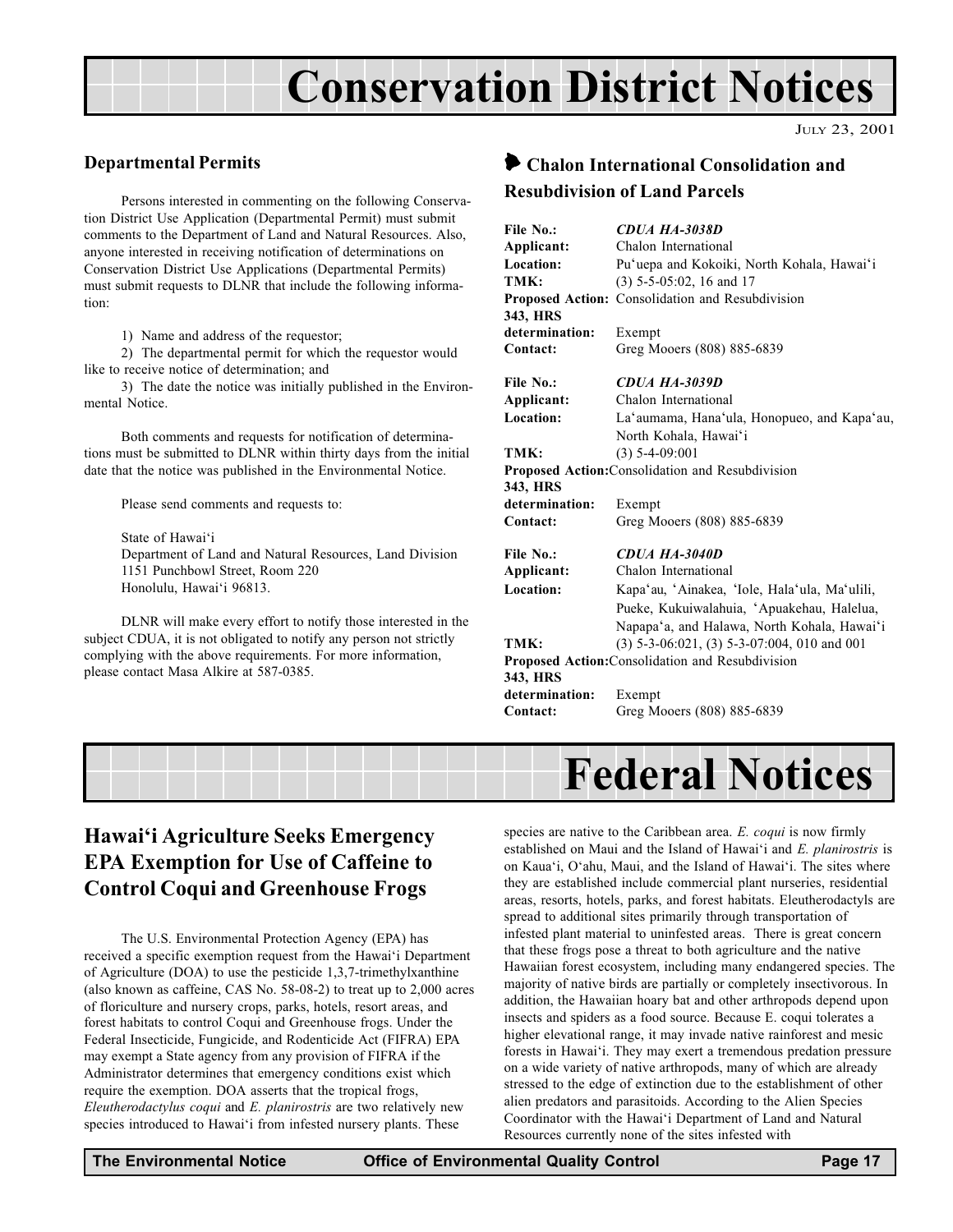## Federal Notices

#### JULY 23, 2001

Eleutherodactylus are habitats for endangered species. However, there is a potential for the frogs to enter these habitats, particularly near the Hawai'i Volcanoes National Park, where the nearest infested area is about two miles away. The DOA proposes to make up to twelve applications per acre per year of 100-200 pounds of product (99-198 pounds of caffeine) in 1,200 gallons of water per acre. However, a maximum of 1,200 pounds of product (1,188 pounds caffeine) will be applied per acre per year. The projected acreage for 2001-2002, is 2,000 acres on floriculture and nursery crops, parks, hotels, resort areas, and forest habitats in the entire state of Hawai'i. Therefore, a maximum of 2,376,000 pounds of caffeine could be applied. Because this request proposes the use of a new chemical which is not EPA registered EPA is soliciting public comment before making the decision whether or not to grant the exemption. Comments, identified by docket control number OPP-181081, must be received on or before July 25, 2001; send comments to: Public Information and Records Integrity Branch (PIRIB), Information Resources and Services Division (7502C), Office of Pesticide Programs (OPP), Environmental Protection Agency, 1200 Pennsylvania Ave., NW., Washington, DC 20460. For more information, contact Barbara Madden, Registration Division (7505C), Office of Pesticide Programs, Environmental Protection Agency, 1200 Pennsylvania Ave., NW., Washington, DC 20460; telephone number: (703) 305-6463; fax number: (703) 308-5433; email address: madden.barbara@epa.gov (see, 66 F.R. 35974, July 10, 2001).

## EPA Seeks Public Comment on Reassessment of All Genetically Modified Corn and Cotton Plant Pesticides

EPA is currently engaged in a comprehensive reassessment of the time-limited registrations for all existing Bacillus thuringiensis (Bt) corn and cotton plant-pesticides (also known as plant-incorporated protectants). This reassessment has been designed to assure that the decisions on the renewal and/or extension of these registrations are based on the most current scientific data (including recently reviewed non-target impact data), and incorporates recommendations made by the FIFRA Scientific Advisory Panel (SAP) and any public comments received by the Agency. The reassessment process has also been designed to assure maximum transparency of the decision-making process. This notice announces the opportunity to comment on the implications of the revised risk and benefit sections of the reassessment for regulatory decisions affecting these Bt products. This notice also announces EPA's plan to make available shortly a document discussing potential draft risk mitigation and regulatory options for public comment and a request for others to submit proposals for regulatory options for consideration. EPA's plans to hold a technical briefing for the public on these documents on July 24, 2001, from 9:00 a.m. to 4:00 p.m.at the Sheraton Crystal City Hotel, 1800 Jefferson Davis Highway, Arlington, Virginia. The telephone number for the Sheraton Crystal City Hotel is (703) 486-1111. Comments, identified by docket control number OPP-00678B, must be received on or before August 31, 2001. See the Federal Register notice cited below for detailed instructions on how to comment. For further information contact:

Mike Mendelsohn, Biopesticides and Pollution Prevention Division (7511C), Office of Pesticide Programs, Environmental Protection Agency, 1200 Pennsylvania Ave., NW., Washington, DC 20460; telephone number: (703) 308-8715; fax number: (703) 308-7026; email address: mendelsohn.mike@epa.gov (see, 66 F.R. 37227, July 17, 2001).

### Coral Reef Ecosystem Reserve Council

On December 4, 2000, Executive Order 13178 established the Northwestern Hawaiian Islands Coral Reef Ecosystem Reserve (Reserve). The Executive Order requires the Secretary of Commerce or his or her designee (hereafter Secretary) to establish a Coral Reef Ecosystem Reserve Council (Reserve Council) to provide advice and recommendations on the development of the Reserve Operations Plan and the designation and management of a Northwestern Hawaiian Islands National Marine Sanctuary by the Secretary. The Secretary, through the Office of National Marine Sanctuaries (ONMS), established the Reserve Council and is now seeking applicants for one Native Hawaiian representative seat on the Reserve Council. Previous applicants and current Alternate Council Representatives interested in serving as a full Council member must reapply specifically for this seat in order to be considered in the competitive pool. Completed applications must be received by August 10, 2001. Application kits may be obtained from Robert Smith or 'Aulani Wilhelm, Northwest Hawaiian Islands Coral Reef Ecosystem Reserve, National Ocean Service, P.O. Box 43, Hawai'i National Park, Hawai'i 96718-0043, or online at: http:// hawaiireef.noaa.gov. Completed applications should be sent to the same address as above. For more information, call 'Aulani Wilhelm at (808) 295-1234, or aulani.wilhelm@noaa.gov, or visit the web site at: http://hawaiireef.noaa.gov (see, 66 F.R. 36259, July 11, 2001).

## Humpback Whale National Marine Sanctuary Advisory Council

The Hawaiian Islands Humpback Whale National Marine Sanctuary (HIHWNMS or Sanctuary) is seeking applicants for the following three vacant alternate member seats on its Sanctuary Advisory Council (Council): Hawaii County, Research, and Whale Watching. Applicants are chosen based upon their particular expertise and experience in relation to the seat for which they are applying; community and professional affiliations; philosophy regarding the conservation and management of marine resources; and the length of residence in the area affected by the Sanctuary. Applicants will serve as alternate members, fulfilling the duties of their member in his/her absence. Applicants who are chosen as alternate members should expect to serve two-year terms, pursuant to the Council's Charter. Applications are due by July 31, 2001. Application kits may be obtained from Kellie Cheung at the Hawaiian Islands Humpback Whale National Marine Sanctuary, 6700 Kalaniana'ole Hwy, Suite 104, Honolulu, Hawai'i 96825. Completed applications should be sent to the same address. For more information contact Kellie Cheung at (808) 397-2651, or Kellie.Cheung@noaa.gov (see, 66 F.R. 37009, July 16, 2001).